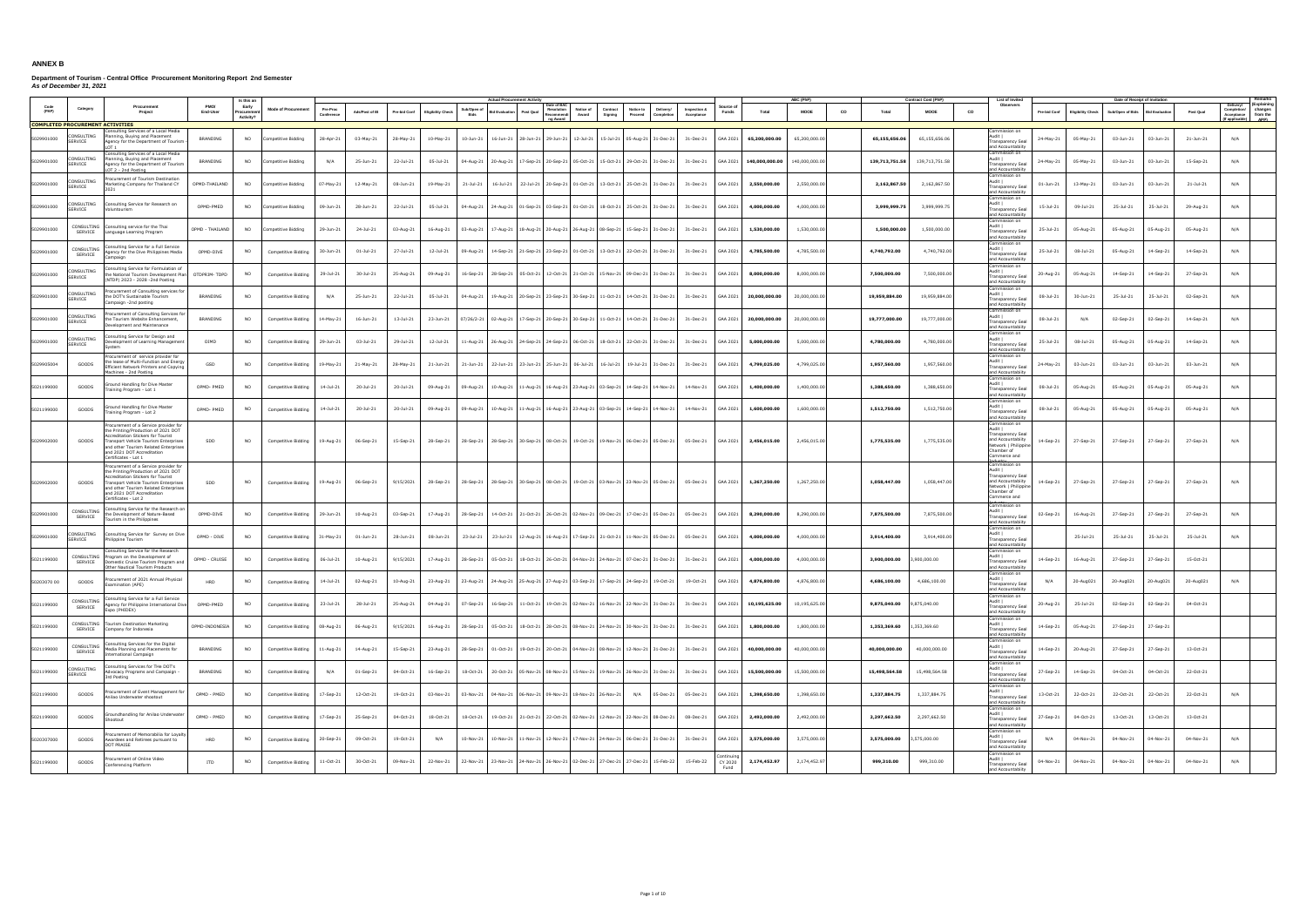|             |                             |                                                                                                                                           |                       |                                  |                                                                                                       |                        |                 |              |                   |                     | <b>Actual Procurement Activ</b> |                                                             |                                                |                     |                                                                                   |                            |                   |               |                         |              |               |                                    | List of Invite                                                                            |               |                          |                                                   |              |           |                                                                                                       |
|-------------|-----------------------------|-------------------------------------------------------------------------------------------------------------------------------------------|-----------------------|----------------------------------|-------------------------------------------------------------------------------------------------------|------------------------|-----------------|--------------|-------------------|---------------------|---------------------------------|-------------------------------------------------------------|------------------------------------------------|---------------------|-----------------------------------------------------------------------------------|----------------------------|-------------------|---------------|-------------------------|--------------|---------------|------------------------------------|-------------------------------------------------------------------------------------------|---------------|--------------------------|---------------------------------------------------|--------------|-----------|-------------------------------------------------------------------------------------------------------|
| (PAP)       | Category                    | Procurement<br>Project                                                                                                                    | PMO/<br>End-User      | Early<br>Procuremer<br>Activity? | <b>Mode of Procurement</b>                                                                            | Pre-Proc<br>Conference | Ads/Post of IB  | Pre-bid Conf | Eligibility Check | Sub/Open of<br>Bids | d Evaluatio                     | Date of BA<br>Post Qual                                     | Resolution<br>Notice of<br>Award<br>tecommendi | Contract<br>Signing | <b>Notice to</b><br>Delivery/<br>Proceed<br>Completion                            | Inspection &<br>Acceptance | Source o<br>Funds | Total         | ABC (PhP<br><b>MOOE</b> | co           | Total         | Contract Cost (PhP)<br><b>MOOE</b> | Observers<br>CO                                                                           | Pre-bid Conf  | <b>Eligibility Check</b> | Date of Receipt of Invitation<br>Sub/Open of Bids | id Evaluatio | Post Qual | (Explainin<br>Delivery/<br>changes<br>Completion/ changes<br>Acceptance from the<br>fapplicable) APP) |
| 5021199000  | GOODS                       | ent Management for Philippine<br>nternational Dive Expo (PHIDEX)                                                                          | OIMD                  | N <sub>O</sub>                   | Competitive Bidding                                                                                   | 09-Nov-21              | 13-Nov-21       | 23-Nov-21    | 06-Dec-21         |                     |                                 |                                                             |                                                |                     | 06-Dec-21 07-Dec-21 09-Dec-21 15-Dec-21 21-Dec-21 27-Dec-21 27-Dec-21 29-Dec-21   | 29-Dec-21                  | GAA 2021          | 12,357,184.00 | 12,357,184.00           |              | 13,444,684.00 | 13,444,684.00                      | Commission on<br>Audit I<br><b>Transparency Sea</b><br>and Accountabiity                  | 18-Nov-21     | 18-Nov-21                | 18-Nov-21                                         | 18-Nov-21    | 18-Nov-21 | 29-Dec-21                                                                                             |
| 5021199000  | GOODS                       | ocurement of Event management for OPMD- EDUCATION<br>Ind Philipine Tourism Conference 2022                                                | TOURISM               | <b>NO</b>                        | Competitive Bidding                                                                                   | 09-Nov-21              | 16-Nov-21       | 23-Nov-21    | N/A               | 06-Dec-21           |                                 | 06-Dec-21 13-Dec-21 13-Dec-21 21-Dec-21 29-Dec-21 04-Jan-22 |                                                |                     | $\sim$ 100 $\mu$                                                                  |                            | GAA 2021          | 5,823,900.00  | 5,823,900.00            |              | 5,415,000.00  | 5,415,000.00                       | Commission on<br>Audit  <br><b>Transparency Sea</b><br>and Accountabiity                  | 17-Nov-21     | N/A                      | 29-Dec-21                                         | 29-Dec-21    | 29-Dec-21 | N/A                                                                                                   |
| 5021199000  | GOODS                       | our operator for Philippine Dive Expo<br>HIDEX)                                                                                           | OPMD-PMED             | NO                               | Competitive Bidding                                                                                   | 09-Nov-21              | 13-Nov-21       | 23-Nov-21    | 06-Dec-21         | 06-Dec-21           |                                 |                                                             |                                                |                     | 07-Dec-21   09-Dec-21   10-Dec-21   16-Dec-21   27-Dec-21   27-Dec-21   29-Dec-21 | 29-Dec-21                  | GAA 2021          | 13,992,130.50 | 13,992,130.50           |              | 11,824,050.00 | 11,824,050.00                      | Commission on<br>Audit I<br>Transparency Seal<br>and Accountabiity                        | 18-Nov-21     | 18-Nov-21                | 18-Nov-21                                         | 24-Nov-21    | 18-Nov-21 | N/A                                                                                                   |
| 50202010001 | GOODS                       | rocurement of ITD Equipment - Lot                                                                                                         | ITD                   | NO.                              | <b>Competitive Bidding</b>                                                                            | 09-Nov-21              | 15-Nov-21       | 23-Nov-21    | 06-Dec-21         |                     |                                 | 06-Dec-21 07-Dec-21 13-Dec-21 15-Dec-21 17-Dec-21 23-Dec-21 |                                                |                     |                                                                                   |                            | GAA 2021          | 439,465.00    |                         | 439,465.00   | 435,000.00    |                                    | Commission on<br>Audit I<br>435,000.00<br><b>Transparency Seal</b><br>and Accountabiity   | 24-Nov-21     | 24-Nov-21                | 01-Dec-21                                         | 01-Dec-21    | 01-Dec-21 | N/A                                                                                                   |
| 50202010001 | GOODS                       | ocurement of ITD Equipment - Lot                                                                                                          | <b>ITD</b>            | NO                               | <b>Competitive Bidding</b>                                                                            | 09-Nov-21              | 15-Nov-21       | 23-Nov-21    | 06-Dec-21         |                     |                                 | 06-Dec-21 07-Dec-21 13-Dec-21 15-Dec-21 17-Dec-21 23-Dec-21 |                                                |                     |                                                                                   |                            | GAA 2021          | 1,912,092.00  |                         | 1,912,092.00 | 1,842,000.00  |                                    | Commission on<br>Audit  <br>1,842,000.00<br><b>Transparency Seal</b><br>and Accountabiity | 24-Nov-21     | 24-Nov-21                | 01-Dec-21                                         | 01-Dec-21    | 01-Dec-21 | N/A                                                                                                   |
| 5021199000  | GOODS                       | urchase of Roller Develop Ineo 363<br>and roller Develop Ineo 363 ( A00J-<br>5636-00) Toner- Develop Ineo 363                             | PCSSD                 | NO                               | <b>Direct Contracting</b>                                                                             | N/A                    | N/A             | N/A          | N/A               | N/A                 | N/A                             | N/A                                                         | 07-Dec-21 10-Dec-21 13-Dec-21                  |                     | N/A<br>22-Dec-21                                                                  | 22-Dec-21                  | GAA 2021          | 18,306.00     | 18,306.00               |              | 18,306.00     | 18,306.00                          | N/A                                                                                       | N/A           | N/A                      | N/A                                               | N/A          | N/A       | N/A                                                                                                   |
| 5029901000  | ONSULTING<br><b>SERVICE</b> | ocurement of Tourism Destination<br>larketing Company for Vietnam 2021<br>3rd Posting                                                     | OPMD-VIETNAM          | <b>NO</b>                        | NP-53.1 Two Failed<br>Biddings                                                                        | 10-May-21              | 12-Jun-21       | 13-Jul-21    | 21-Jun-21         | 26-Jul-21           |                                 | 24-Aug-21 26-Aug-21 02-Sep-21 30-Sep-21 29-Oct-21 29-Oct-21 |                                                |                     |                                                                                   |                            | GAA 2021          | 1,901,662.50  | 1,901,662.50            |              | 1,901,662.50  | 1,901,662.50                       | ommission on<br>Audit I<br>Transparency Seal<br>and Accountabiity                         | $21 -$ Jul-21 | 21-Jul-21                | $21 - Jul - 21$                                   | 20-Aug-21    | 20-Aug-21 | N/A                                                                                                   |
| 5021199000  | GOODS                       | ase od Venue for Site Visit of the<br>Vorld Travel and Tourism Council<br>WTTC)                                                           | OTDPRIM               | NO                               | NP-53.10 Lease of Real<br>Property and Venue                                                          | N/A                    | 12-Nov-21       | N/A          | N/A               | 15-Nov-21           | N/A                             | N/A                                                         | 16-Nov-21 22-Nov-21 21-Nov-21                  |                     | N/A<br>26-Nov-21                                                                  | 26-Nov-21                  | GAA 2021          | 1,511,384.00  | 1,511,384.00            |              | 917,593.60    | 917,593.60                         | N/A                                                                                       | N/A           | N/A                      | N/A                                               | N/A          | N/A       | N/A                                                                                                   |
| 50299050004 | GOODS                       | ase of Venue for the conduct of<br>UNWTO Workshop on Measuring the<br>ustainability of Tourism (MST)                                      | OTDPRIM               | NO                               | P-53.10 Lease of Real<br>Property and Venue                                                           | N/A                    | N/A             | N/A          | N/A               | 13-Dec-21           | N/A                             | N/A                                                         | 13-Dec-21 13-Dec-21 14-Dec-21                  |                     | 15-Dec-21<br>N/A                                                                  | 15-Dec-21                  | GAA 2021          | 794,110.00    | 794,110.00              |              | 730,836.06    | 730,836.06                         | N/A                                                                                       | N/A           | N/A                      | N/A                                               | N/A          | N/A       | N/A                                                                                                   |
| 50299050004 | GOODS                       | ease of Venue for Year-End<br>ssessment and Strategic Planning<br>orkshop                                                                 | OPMD                  | NO                               | P-53.10 Lease of Real<br>Property and Venue                                                           | N/A                    | 15-Dec-21       | N/A          | N/A               | 16-Dec-21           | N/A                             | N/A                                                         | 16-Dec-21 17-Dec-21 20-Dec-21                  |                     | N/A<br>23-Dec-21                                                                  | 23-Dec-21                  | GAA 2021          | 2,391,900.00  | 2,391,900.00            |              | 1,950,000.00  | 1,950,000.00                       | N/A                                                                                       | N/A           | N/A                      | N/A                                               | N/A          | N/A       | N/A                                                                                                   |
| 5020302000  | GOODS                       | urchase of 2-booklets LBP                                                                                                                 | GSD                   | NO.                              | NP-53.5 Agency-to-<br>Agency                                                                          | N/A                    | N/A             | N/A          | N/A               | N/A                 | N/A                             | N/A                                                         | N/A<br>N/A                                     | 05-Aug-21           | N/A<br>12-Aug-21                                                                  | 12-Aug-21                  | GAA 2021          | 1,600.00      | 1,600.00                |              | 1,600.00      | 1,600.00                           | N/A                                                                                       | N/A           | N/A                      | N/A                                               | N/A          | N/A       | N/A                                                                                                   |
| 5020302000  | GOODS                       | urchase of Accountable forms<br>Official Cas Receipt with R.P. Seal  <br>Official Cash Book Small, Gen I<br>Varrant Register General Form | GSD                   | NO                               | NP-53.5 Agency-to-<br>Agency                                                                          | N/A                    | N/A             | N/A          | N/A               | N/A                 | N/A                             | N/A                                                         | N/A<br>N/A                                     | 18-Aug-21           | N/A<br>25-Aug-21                                                                  | 25-Aug-21                  | GAA 2021          | 14,380.00     | 14,380.00               |              | 14,380.00     | 14,380.00                          | N/A                                                                                       | N/A           | N/A                      | N/A                                               | N/A          | N/A       | N/A                                                                                                   |
| 5020302000  | GOODS                       | MDS Account 2 booklets LBP Check                                                                                                          | GSD                   | N <sub>O</sub>                   | NP-53.5 Agency-to-<br>Agency                                                                          | N/A                    | N/A             | N/A          | N/A               | N/A                 | N/A                             | N/A                                                         | N/A                                            | 01-Sep-21 06-Sep-21 | N/A<br>13-Sep-21                                                                  | 13-Sep-21                  | GAA 2021          | 2,400.00      | 2,400.00                |              | 2,400.00      | 2,400.00                           | N/A                                                                                       | N/A           | N/A                      | N/A                                               | N/A          | N/A       | N/A                                                                                                   |
| 5021199000  | GOODS                       | ocurement of RT-PCR Testing for<br>Official Travel of DOT Personnel                                                                       | OPMD                  | NO.                              | NP-53.5 Agency-to-<br>Agency                                                                          | N/A                    | N/A             | N/A          | N/A               | N/A                 | N/A                             | N/A                                                         | 09-Sep-21 07-Oct-21 13-Oct-21                  |                     | N/A<br>21-Oct-21                                                                  | 21-Oct-21                  | GAA 2021          | 2,324,000.00  | 2,324,000.00            |              | 2,324,000.00  | 2,324,000.00                       | N/A                                                                                       | N/A           | N/A                      | N/A                                               | N/A          | N/A       | N/A                                                                                                   |
| 50211030000 | GOODS                       | nting and Publication of the 2021<br>OT Issuances in the Official Gazette                                                                 | LAS                   | NO.                              | NP-53.5 Agency-to-<br>Agency                                                                          | N/A                    | N/A             | N/A          | N/A               | N/A                 | N/A                             | N/A                                                         | N/A<br>N/A                                     | N/A                 | N/A<br>N/A                                                                        | N/A                        | CY 2020<br>Fund   | 396,260.00    | 396,260.00              |              | 396,260.00    | 396,260.00                         | N/A                                                                                       | N/A           | N/A                      | N/A                                               | N/A          | N/A       | N/A                                                                                                   |
| 5020301000  | GOODS                       | ewspaper publication on posting of<br>ontract Award - Lot 1                                                                               | niti                  | NO.                              | NP-53.6 Scientific,<br>cholarly, Artistic Work,<br><b>Exclusive Technology</b><br>and Media Services  | N/A                    | N/A             | N/A          | N/A               | $13 - Jul - 21$     | N/A                             | N/A                                                         |                                                |                     | 13-Jul-21 15-Jul-21 15-Jul-21 20-Jul-21 21-Jul-21                                 | 21-Jul-21                  | GAA 2021          | 8.044.00      | 8.044.00                |              | 7.660.80      | 7,660,80                           | N/A                                                                                       | N/A           | N/A                      | N/A                                               | N/A          | N/A       | N/A                                                                                                   |
| 5020301000  | GOODS                       | ewspaper publication on posting of<br>ontract Award - Lot 2                                                                               | PMD                   | <b>NO</b>                        | NP-53.6 Scientific<br>cholarly, Artistic Work,<br><b>Exclusive Technology</b><br>and Media Services   | N/A                    | N/A             | N/A          | N/A               | 13-Jul-21           | N/A                             | N/A                                                         |                                                |                     | 13-Jul-21 15-Jul-21 15-Jul-21 20-Jul-21 21-Jul-21                                 | 21-Jul-21                  | GAA 2021          | 8,044.00      | 8,044.00                |              | 7,660.80      | 7,660.80                           | N/A                                                                                       | N/A           | N/A                      | N/A                                               | N/A          | N/A       | N/A                                                                                                   |
| 5020301000  | GOODS                       | lewspaper publication on posting of<br>Contract Award                                                                                     | PMD                   | NO.                              | NP-53.6 Scientific,<br>icholarly, Artistic Work,<br><b>Exclusive Technology</b><br>and Media Services | N/A                    | N/A             | N/A          | N/A               | N/A                 | N/A                             | N/A                                                         | N/A<br>N/A                                     | N/A                 | N/A<br>N/A                                                                        | N/A                        | GAA 2021          | 8,044.00      | 8,044.00                |              | 8,044.00      | 8,044.00                           | N/A                                                                                       | N/A           | N/A                      | N/A                                               | N/A          | N/A       | N/A                                                                                                   |
| 5021199000  | GOODS                       | leb based Platform for Conference<br>eetino                                                                                               | OIMD                  | NO.                              | IP-53.9 - Small Value<br>Procurement                                                                  | N/A                    | 25-Jun-21       | N/A          | N/A               | 28-Jun-21           | N/A                             | N/A                                                         | 07-Jul-21                                      | 28-Jul-21 28-Jul-21 | N/A<br>$31 - Dec-21$                                                              | 31-Dec-21                  | GAA 2021          | 78,500.00     | 78,500.00               |              | 77,939.92     | 77,939.92                          | N/A                                                                                       | N/A           | N/A                      | N/A                                               | N/A          | N/A       | N/A                                                                                                   |
| 5029901000  | SERVICE                     | CONSULTING Consulting Service for the Marine<br>Wildlife Tourism Awareness Briefing                                                       | OASEC-TRCRG           | <b>NO</b>                        | VP-53.9 - Small Value<br>Procurement                                                                  | N/A                    | 26-Jun-21       | N/A          | N/A               | 29-Jun-21           | N/A                             | N/A                                                         | 29-Jul-21 10-Sep-21 10-Sep-21                  |                     | N/A<br>15-Oct-21                                                                  | 15-Oct-21                  | GAA 2021          | 300,000.00    | 300,000,00              |              | 300,000.00    | 300,000,00                         | N/A                                                                                       | N/A           | N/A                      | N/A                                               | N/A          | N/A       | N/A                                                                                                   |
| 5021199000  | GOODS                       | curement of Personal Protective<br>quipment for OIMD                                                                                      | OIMD                  | NO.                              | NP-53.9 - Small Value<br>Procurement                                                                  | N/A                    | $01 - Jul - 21$ | N/A          | N/A               | 06-Jul-21           | N/A                             | N/A                                                         | 07-Jul-21<br>N/A                               | 19-Jul-21           | N/A<br>20-Aug-21                                                                  | 20-Aug-21                  | GAA 2021          | 250,016.00    | 250,016.00              |              | 184,890.00    | 184,890.00                         | N/A                                                                                       | N/A           | N/A                      | N/A                                               | N/A          | N/A       | N/A                                                                                                   |
| 5021199000  | GOODS                       | irchase Request (PR) Hand Sanitize<br>and Liquid Soap Dispenser, Tissue<br>older, and Disinfectant Spray                                  | GSD                   | NO.                              | NP-53.9 - Small Value<br>Procurement                                                                  | N/A                    | 28-Jun-21       | N/A          | N/A               | 02-Jul-21           | N/A                             | N/A                                                         | N/A<br>N/A                                     | 08-Jul-21           | N/A<br>19-Aug-21                                                                  | 19-Aug-21                  | CY 2020<br>Fund   | 231,414.00    | 231,414.00              |              | 170,520.00    | 170,520.00                         | N/A                                                                                       | N/A           | N/A                      | N/A                                               | N/A          | N/A       | N/A                                                                                                   |
| 5021199000  | GOODS                       | ocurement of Pest Control and<br>Preventive Maintenance and Termites<br>Control Treatment                                                 | GSD                   | <b>NO</b>                        | VP-53.9 - Small Value<br>Procurement                                                                  | N/A                    | 08-Jul-21       | N/A          | N/A               | 14-Jul-21           | N/A                             | N/A                                                         | 22-Jul-21 29-Oct-21 29-Oct-21                  |                     | N/A<br>01-Nov-21                                                                  | 01-Nov-21                  | GAA 2021          | 53,815.00     | 53,815.00               |              | 41,777.00     | 41,777.00                          | N/A                                                                                       | N/A           | N/A                      | N/A                                               | N/A          | N/A       | N/A                                                                                                   |
| 5021199000  | GOODS                       | mbassadors Familiarization Trip (AFT<br>021)                                                                                              | OPMD -<br>SCANDINAVIA | <b>NO</b>                        | NP-53.9 - Small Value<br>Procurement                                                                  | N/A                    | 10-Jul-21       | N/A          | N/A               | 13-Jul-21           | N/A                             | N/A                                                         | 13-Jul-21  13-Jul-21  13-Jul-21                |                     | $14 -$ Jul-21<br>N/A                                                              | 14-Jul-21                  | GAA 2021          | 370,000.00    | 370,000.00              |              | 369,800.00    | 369,800.00                         | N/A                                                                                       | N/A           | N/A                      | N/A                                               | N/A          | N/A       | N/A                                                                                                   |
| 5020201002  | GOODS                       | ocurement of Training Provider for<br>the Conduct of MICE Training                                                                        | OIMD                  | NO.                              | VP-53.9 - Small Value<br>Procurement                                                                  | N/A                    | 14-Jul-21       | N/A          | N/A               | 19-Jul-21           | N/A                             | N/A                                                         | 19-Jul-21 27-Aug-21 27-Aug-21                  |                     | N/A<br>30-Sep-21                                                                  | 30-Sep-21                  | GAA 2021          | 900,000.00    | 900,000.00              |              | 900,000.00    | 900,000.00                         | N/A                                                                                       | N/A           | N/A                      | N/A                                               | N/A          | N/A       | N/A                                                                                                   |
| 5020201002  | GOODS                       | rocurement of Training Provider for<br>FSOL                                                                                               | OPMD-EDUCATION        | <b>NO</b>                        | VP-53.9 - Small Value<br>Procurement                                                                  | N/A                    | 14-Jul-21       | N/A          | N/A               | 19-Jul-21           | N/A                             | N/A                                                         | 06-Aug-21 13-Aug-21 25-Aug-21                  |                     | N/A<br>31-Aug-21                                                                  | 31-Aug-21                  | GAA 2021          | 800,000.00    | 800,000.00              |              | 780,000.00    | 780,000.00                         | N/A                                                                                       | N/A           | N/A                      | N/A                                               | N/A          | N/A       | N/A                                                                                                   |
| 5021199000  | GOODS                       | onsultancy Services for the Revision<br>f the DOT Local Tourism Statistics                                                                | OTDPRIM               | <b>NO</b>                        | NP-53.9 - Small Value<br>Procurement                                                                  | N/A                    | 14-Jul-21       | N/A          | N/A               | 19-Jul-21           | N/A                             | N/A                                                         | 09-Aug-21 15-Sep-21 15-Sep-21                  |                     | N/A                                                                               | 11/31/2021 11/31/2021      | GAA 2021          | 300,000.00    | 300,000.00              |              | 298,888.00    | 298,888.00                         | N/A                                                                                       | N/A           | N/A                      | N/A                                               | N/A          | N/A       | N/A                                                                                                   |
| 5021304099  | GOODS                       | Repair of Split TYpe Air Conditioning<br>Jnit (ACU) unit 22 5th floor IT Server                                                           | GSD                   | NO.                              | NP-53.9 - Small Value<br>Procurement                                                                  | N/A                    | 19-Jul-21       | N/A          | N/A               | 22-Jul-21           | N/A                             | N/A                                                         | N/A<br>N/A                                     | 28-Jul-21           | N/A<br>04-Aug-21                                                                  | 04-Aug-21                  | GAA 2021          | 6,300.00      | 6,300.00                |              | 6,150.00      | 6,150.00                           | N/A                                                                                       | N/A           | N/A                      | N/A                                               | N/A          | N/A       | N/A                                                                                                   |
| 5021304099  | GOODS                       | Change oil filter for Aerospace Bus                                                                                                       | GSD                   | NO                               | VP-53.9 - Small Value<br>Procurement                                                                  | N/A                    | 19-Jul-21       | N/A          | N/A               | 21-Jul-21           | N/A                             | N/A                                                         | N/A<br>N/A                                     | 22-Jul-21           | 29-Jul-21<br>N/A                                                                  | 29-Jul-21                  | GAA 2021          | 2,934.00      | 2,934.00                |              | 2,795.11      | 2,795.11                           | N/A                                                                                       | N/A           | N/A                      | N/A                                               | N/A          | N/A       | N/A                                                                                                   |
| 5021304099  | GOODS                       | eplacement of Battery and Defective<br>Worn -out part of 2018 Toyota Innova<br>Plate No. A2W944                                           | GSD                   | NO.                              | NP-53.9 - Small Value<br>Procurement                                                                  | N/A                    | $21 - Jul - 21$ | N/A          | N/A               | 23-Jul-21           | N/A                             | N/A                                                         | N/A<br>N/A                                     | 28-Jul-21           | N/A<br>04-Aug-21                                                                  | 04-Aug-21                  | GAA 2021          | 13,975.00     | 13,975.00               |              | 13,800.00     | 13,800.00                          | N/A                                                                                       | N/A           | N/A                      | N/A                                               | N/A          | 30-Sep-21 | 30-Sep-21                                                                                             |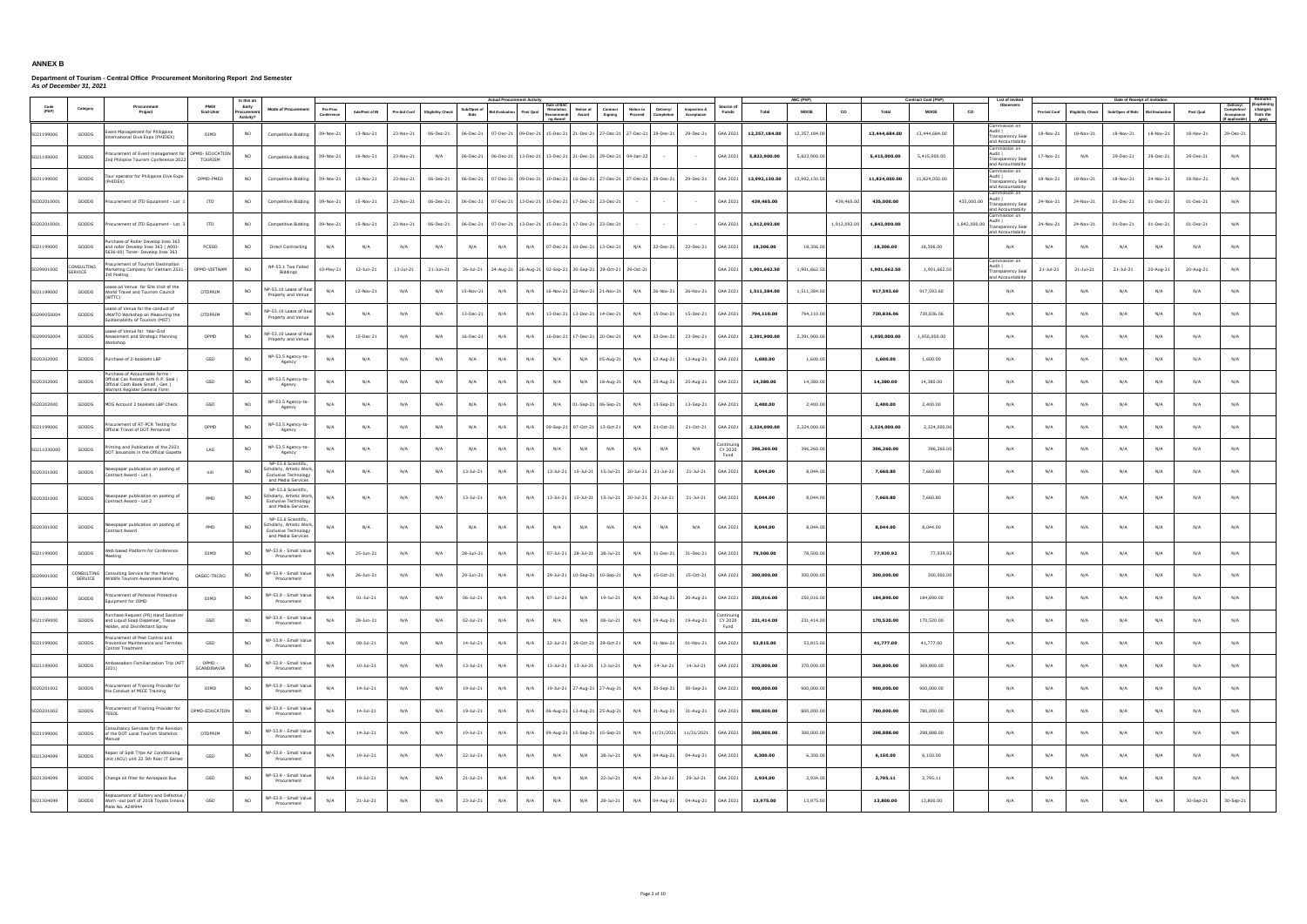|               |                              |                                                                                                                                                                                                           |                            | Is this a                       |                                      |                        |                |              |                          |                     | <b>Actual Procurement Activ</b> |           |                                                   |                                           |                      |                         |                            |                                     |            | <b>ABC (PhF</b> |    |            | Contract Cost (PhP) | <b>List of Invite</b> |              |                          | Date of Receipt of Invitation |                      |           |                                                                                                           |
|---------------|------------------------------|-----------------------------------------------------------------------------------------------------------------------------------------------------------------------------------------------------------|----------------------------|---------------------------------|--------------------------------------|------------------------|----------------|--------------|--------------------------|---------------------|---------------------------------|-----------|---------------------------------------------------|-------------------------------------------|----------------------|-------------------------|----------------------------|-------------------------------------|------------|-----------------|----|------------|---------------------|-----------------------|--------------|--------------------------|-------------------------------|----------------------|-----------|-----------------------------------------------------------------------------------------------------------|
| Code<br>(PAP) | Category                     | Procurement<br>Project                                                                                                                                                                                    | PMO/<br>End-User           | Early<br>Procureme<br>Activity? | <b>Mode of Procurement</b>           | Pre-Proc<br>Conference | Ads/Post of IB | Pre-bid Conf | <b>Eligibility Check</b> | Sub/Open of<br>Bids | lid Evaluation                  | Post Qual | Date of BAO<br>Resolution<br>Recommend<br>a Award | Notice of<br>Contract<br>Award<br>Signing | Notice to<br>Proceed | Delivery/<br>Completion | Inspection &<br>Acceptance | Source o<br>Funds                   | Total      | <b>MOOE</b>     | co | Total      | <b>MOOE</b>         | Observers<br>CO       | Pre-bid Conf | <b>Eligibility Check</b> | Sub/Open of Bids              | <b>Bid Evaluatio</b> | Post Qual | (Explaining<br>Delivery/<br>changes<br>Completion/<br>Acceptance from the<br><b>APP)</b><br>f applicable) |
| 5021304099    | GOODS                        | ometer Check up and Preventive<br>Maitenance Service of Toyota Corolla<br>Altis Plate No. P4342                                                                                                           | GSD                        | N <sub>O</sub>                  | VP-53.9 - Small Value<br>Procurement | N/A                    | 23-Jul-21      | N/A          | N/A                      | 26-Jul-21           | N/A                             | N/A       | N/A                                               | N/A<br>$28 - Jul - 21$                    | N/A                  | 03-Aug-21               | 03-Aug-21                  | GAA 2021                            | 26,603.00  | 26,603.00       |    | 6.549.74   | 6,549.74            | N/A                   | N/A          | N/A                      | N/A                           | N/A                  | N/A       | N/A                                                                                                       |
| 5020201002    | GOODS                        | ocurement of Training Provider fo<br>OIMD Capacity Building:Digital Skill                                                                                                                                 | OIMD                       | N <sub>O</sub>                  | VP-53.9 - Small Value<br>Procurement | N/A                    | 27-Jul-21      | N/A          | N/A                      | 30-Jul-21           | N/A                             | N/A       |                                                   | 30-Jul-21 03-Nov-21 05-Nov-21             | N/A                  | 08-Oct-21               | 08-Oct-21                  | GAA 2021                            | 300,000.00 | 300,000.00      |    | 258,000.00 | 258,000.00          | N/A                   | N/A          | N/A                      | N/A                           | N/A                  | N/A       | N/A                                                                                                       |
| 5021304099    | GOODS                        | eplacement of Car Battery for Toyota<br>nova with conduction sticker A3-<br>880 assigned to Asec. V. Buensuceso                                                                                           | OASEC- OPMD                | NO.                             | VP-53.9 - Small Value<br>Procurement | N/A                    | 02-Aug-21      | N/A          | N/A                      | 04-Aug-21           | N/A                             | N/A       | N/A                                               | N/A<br>05-Aug-21                          | N/A                  | 12-Aug-21               | 12-Aug-21                  | GAA 2021                            | 9,970.00   | 9,970.00        |    | 8,209.00   | 8,209.00            | N/A                   | N/A          | N/A                      | N/A                           | N/A                  | N/A       | N/A                                                                                                       |
| 5021304099    | GOODS                        | ocurement of Service Provider for<br>45K Kilometer Check Up for Toyota<br>nova AE194                                                                                                                      | GSD                        | NO.                             | VP-53.9 - Small Value<br>Procurement | N/A                    | 02-Aug-21      | N/A          | N/A                      | 03-Aug-21           | N/A                             | N/A       | N/A                                               | N/A<br>05-Aug-21                          | N/A                  | 04-Sep-21               | 04-Sep-21                  | GAA 2021                            | 34,505.00  | 34,505.00       |    | 30,976.13  | 30,976.13           | N/A                   | N/A          | N/A                      | N/A                           | N/A                  | N/A       | N/A                                                                                                       |
| 5020201002    | GOODS                        | rocurement of Training provider for<br>he conduct of Changing Pitching<br>Landscape: Best Practices on How To<br>Be More Credible and Smart in Offering<br>roducts to Potential Investors - 2nd<br>osting | PIED                       | NO.                             | NP-53.9 - Small Value<br>Procurement | N/A                    | 02-Aug-21      | N/A          | N/A                      | 05-Aug-21           | N/A                             | N/A       | N/A                                               | 10-Aug-21 20-Aug-21                       | N/A                  | 10-Sep-21               | 10-Sep-21                  | GAA 2021                            | 29,000.00  | 29,000.00       |    | 29,000.00  | 29,000.00           | N/A                   | N/A          | N/A                      | N/A                           | N/A                  | N/A       | N/A                                                                                                       |
| 5021304099    | GOODS                        | 5K Kilometer Check up and Preventive<br>Maitenance for 2018 Toyota Innova<br>A2W944                                                                                                                       | OASEC-MINDANA<br>PALAWAN   | NO.                             | VP-53.9 - Small Value<br>Procurement | N/A                    | 10-Aug-21      | N/A          | N/A                      | 16-Aug-21           | N/A                             | N/A       | N/A                                               | 11-Aug-21 17-Aug-21                       | N/A                  | 24-Sep-21               | 24-Sep-21                  | GAA 2021                            | 31,487.00  | 31,487.00       |    | 25,880.59  | 25,880.59           | N/A                   | N/A          | N/A                      | N/A                           | N/A                  | N/A       | N/A                                                                                                       |
| 5021305003    | GOODS                        | curement of RT-PCR Test for the<br>Secretary's Official Travel to Bohol and<br>ampanga on August 11-13, 2021                                                                                              | OSEC                       | <b>NO</b>                       | VP-53.9 - Small Value<br>Procurement | N/A                    | 08-Aug-21      | N/A          | N/A                      | 09-Aug-21           | N/A                             | N/A       | N/A                                               | 29-Jun-21<br>06-Aug-21                    | N/A                  | 10-Aug-21               | 10-Aug-21                  | GAA 2021                            | 38,500.00  | 38,500.00       |    | 32,000.00  | 32,000.00           | N/A                   | N/A          | N/A                      | N/A                           | N/A                  | N/A       | N/A                                                                                                       |
| 5021305003    | GOODS                        | ocurement of RT-PCR for August 13,<br>2021 and August 22, 2021                                                                                                                                            | OASEC - MIDANAO<br>PALAWAN | <b>NO</b>                       | VP-53.9 - Small Value<br>Procurement | N/A                    | 10-Aug-21      | N/A          | N/A                      | 11-Aug-21           | N/A                             | N/A       | N/A                                               | 03-Aug-21 11-Aug-21                       | N/A                  | 22-Aug-21               | 22-Aug-21                  | GAA 2021                            | 30,000.00  | 30,000,00       |    | 29,400.00  | 29,400.00           | N/A                   | N/A          | N/A                      | N/A                           | N/A                  | N/A       | N/A                                                                                                       |
| 5020399000    | GOODS                        | rocurement of Tokens and<br>iveaways(300 pcs Wooden Coffee<br>ssed and Mug Set)                                                                                                                           | OASEC - TRCRG              | <b>NO</b>                       | VP-53.9 - Small Value<br>Procurement | N/A                    | 10-Aug-21      | N/A          | N/A                      | 16-Aug-21           | N/A                             | N/A       |                                                   | 16-Aug-21 03-Sep-21 10-Sep-21             | N/A                  | 18-Nov-21               | 18-Nov-21                  | GAA 2021                            | 300,000.00 | 300,000.00      |    | 255,000.00 | 255,000.00          | N/A                   | N/A          | N/A                      | N/A                           | N/A                  | N/A       | N/A                                                                                                       |
| 5021304099    | GOODS                        | Kilometer Check-up and Preventiv<br>aintenance Service (PMS) of DOT<br>fotor Vehicle 2018 Toyota Innova with<br>late No. A3-B197                                                                          | GSD                        | NO.                             | VP-53.9 - Small Value<br>Procurement | N/A                    | 12-Aug-21      | N/A          | N/A                      | 17-Aug-21           | N/A                             | N/A       | N/A                                               | 7-Aug-21 18-Aug-21                        | N/A                  | 25-Aug-21               | 25-Aug-21                  | GAA 2021                            | 34,611.00  | 34,611.00       |    | 29,579.26  | 29,579.26           | N/A                   | N/A          | N/A                      | N/A                           | N/A                  | N/A       | N/A                                                                                                       |
| 5021199000    | GOODS                        | 2- months Subcription of Cloud<br>Hosting/Storage of the DOT Online<br>ccreditation System - 2nd Posting                                                                                                  | OTSR-SMED                  | <b>NO</b>                       | IP-53.9 - Small Value<br>Procurement | N/A                    | 12-Aug-21      | N/A          | N/A                      | 16-Aug-21           | N/A                             | N/A       |                                                   | 16-Aug-21 08-Sep-21 15-Oct-21             | N/A                  | 16-Oct-21               | 16-Oct-21                  | GAA 2021                            | 500,000.00 | 500,000.00      |    | 490,000.00 | 490,000.00          | N/A                   | N/A          | N/A                      | N/A                           | N/A                  | N/A       | N/A                                                                                                       |
| 5021199000    | GOODS                        | ocurement of CY 2021 Virtual Fitness<br>oqram                                                                                                                                                             | HRD                        | N <sub>O</sub>                  | NP-53.9 - Small Value<br>Procurement | N/A                    | 16-Aug-21      | N/A          | N/A                      | 19-Aug-21           | N/A                             | N/A       | N/A                                               | 03-Sep-21 09-Sep-21                       | N/A                  | 10-Sep-21               | 10-Sep-21                  | GAA 2021                            | 45,000.00  | 45,000.00       |    | 45,000.00  | 45,000.00           | N/A                   | N/A          | N/A                      | N/A                           | N/A                  | N/A       | N/A                                                                                                       |
| 5021199000    | GOODS                        | rocurement of CY 2021 Mandatory<br>orug testing                                                                                                                                                           | HRD                        | NO.                             | VP-53.9 - Small Value<br>Procurement | N/A                    | 16-Aug-21      | N/A          | N/A                      | 20-Aug-21           | N/A                             | N/A       |                                                   | 23-Aug-21 27-Aug-21 10-Nov-21             | N/A                  | 07-Dec-21               | 07-Dec-21                  | GAA 2021                            | 392,430.00 | 392,430.00      |    | 381,000.00 | 381,000.00          | N/A                   | N/A          | N/A                      | N/A                           | N/A                  | N/A       | N/A                                                                                                       |
| 5021199000    | GOODS                        | ocurement of Event Management<br>Company - PH Tourism Forum 54th<br><b>SEAN Anniversary</b>                                                                                                               | OTDPRIM - PFICD            | <b>NO</b>                       | IP-53.9 - Small Value<br>Procurement | N/A                    | 16-Aug-21      | N/A          | N/A                      | 20-Aug-21           | N/A                             | N/A       |                                                   | 20-Aug-21 20-Aug-21 27-Aug-21             | N/A                  | 31-Aug-21               | 31-Aug-21                  | GAA 2021                            | 500,000.00 | 500,000,00      |    | 347,000.00 | 347,000.00          | N/A                   | N/A          | N/A                      | N/A                           | N/A                  | N/A       | N/A                                                                                                       |
| 5021199000    | GOODS                        | ocurement of Streamer for the<br>ational Statistic Month                                                                                                                                                  | OTDPRIM                    | <b>NO</b>                       | IP-53.9 - Small Value<br>Procurement | N/A                    | 20-Aug-21      | N/A          | N/A                      | 24-Aug-21           | N/A                             | N/A       | N/A                                               | 25-Aug-21<br>N/A                          | N/A                  | 03-Sep-21               | 03-Sep-21                  | GAA 2021                            | 1,500.00   | 1,500.00        |    | 1,400.00   | 1,400.00            | N/A                   | N/A          | N/A                      | N/A                           | N/A                  | N/A       | N/A                                                                                                       |
| 5021199000    | GOODS                        | tepair and replacement of defective<br>parts of ACU unit of DOT Motor Vehicle<br>2009 Tovota Innova SKR 762                                                                                               | GSD                        | NO.                             | VP-53.9 - Small Value<br>Procurement | N/A                    | 14-Dec-21      | N/A          | N/A                      | 16-Dec-21           | N/A                             | N/A       | N/A                                               | N/A<br>17-Dec-21                          | N/A                  | 24-Dec-21               | 24-Dec-21                  | GAA 2021                            | 28,376.00  | 28,376.00       |    | 25,844.00  | 25,844.00           | N/A                   | N/A          | N/A                      | N/A                           | N/A                  | N/A       | N/A                                                                                                       |
| 5021199000    | CONSULTING<br><b>SERVICE</b> | onsulting Service for Regulatory<br>mpact Assessment: Program Study on<br>ourism Competitiveness on Tourism<br>olicies and Regulation                                                                     | OTDPRIM - PFICD            | <b>NO</b>                       | IP-53.9 - Small Value<br>Procurement | N/A                    | 20-Aug-21      | N/A          | N/A                      | 23-Aug-21           | N/A                             | N/A       |                                                   | 16-Sep-21 24-Sep-21 22-Nov-21             | N/A                  | 22-Dec-21               | 22-Dec-21                  | GAA 2021                            | 495,000.00 | 495,000.00      |    | 444,500.00 | 444,500.00          | N/A                   | N/A          | N/A                      | N/A                           | N/A                  | N/A       | N/A                                                                                                       |
| 5021199000    | GOODS                        | epair and Replacement of Defective<br>Parts of Panasonic 2.0HP Split Type Air<br>Conditioning Unit (ACU) at the OIC-<br>SEC, AF Conference room                                                           | GSD                        | NO.                             | IP-53.9 - Small Value<br>Procurement | N/A                    | 25-Aug-21      | N/A          | N/A                      | 31-Aug-21           | N/A                             | N/A       | N/A                                               | 26-Aug-21 02-Sep-21                       | N/A                  | 09-Sep-21               | 09-Sep-21                  | GAA 2021                            | 6,300.00   | 6,300.00        |    | 6,300.00   | 6,300.00            | N/A                   | N/A          | N/A                      | N/A                           | N/A                  | N/A       | N/A                                                                                                       |
| 5021199000    | GOODS                        | our Operator for Product Audit of<br>ohol for the development of Bike<br>Travel (The Adventure Path) and<br>uxury Travel packages for Western<br>uropean and Russian markets                              | OPMD - SPAN                | <b>NO</b>                       | NP-53.9 - Small Value<br>Procurement | N/A                    | 20-Aug-21      | N/A          | N/A                      | 24-Aug-21           | N/A                             |           |                                                   | N/A 25-Aug-21 15-Sep-21 22-Sep-21         | N/A                  | 18-Sep-21               | 18-Sep-21                  | GAA 2021                            | 581,139.20 | 581,139.20      |    | 572,700.00 | 572,700.00          | N/A                   | N/A          | N/A                      | N/A                           | N/A                  | N/A       | N/A                                                                                                       |
| 5021199000    | GOODS                        | 105K Kilometer Check up for Toyota<br>Innova SKR-802                                                                                                                                                      | OD-ASPM                    | N <sub>O</sub>                  | NP-53.9 - Small Value<br>Procurement | N/A                    | 23-Aug-21      | N/A          | N/A                      | 26-Aug-21           | N/A                             | N/A       |                                                   | N/A 24-Aug-21 31-Aug-21                   |                      |                         | N/A 09-Sep-21 09-Sep-21    | GAA 2021                            | 49,171.00  | 49,171.00       |    | 19,738.64  | 19,738.64           | N/A                   | N/A          | N/A                      | N/A                           | N/A                  | N/A       | N/A                                                                                                       |
| 5021199000    | GOODS                        | epair and Replacement of Defective<br>Part for Tovota Innova SKR - 802<br>(Wiper blades, Water pump, Radiator<br>ssembly) - Lot 1                                                                         | OD-ASPM                    | NO.                             | VP-53.9 - Small Value<br>Procurement | N/A                    | 06-Sep-21      | N/A          | N/A                      | 10-Sep-21           | N/A                             | N/A       | N/A                                               | 09-Sep-21 13-Sep-21                       | N/A                  | 18-Oct-21               | 18-Oct-21                  | GAA 2021                            | 12,134.00  | 12,134.00       |    | 11,800.00  | 11,800.00           | N/A                   | N/A          | N/A                      | N/A                           | N/A                  | N/A       | N/A                                                                                                       |
| 5021199000    | GOODS                        | epair and Replacement of Defective<br>Part for Toyota Innova SKR - 802 (4<br>cs. Tires) - Lot 2                                                                                                           | OD-ASPM                    | <b>NO</b>                       | VP-53.9 - Small Value<br>Procurement | N/A                    | 06-Sep-21      | N/A          | N/A                      | 10-Sep-21           | N/A                             | N/A       | N/A                                               | 09-Sep-21 13-Sep-21                       | N/A                  | 22-Sep-21               | 22-Sep-21                  | GAA 2021                            | 23,288.00  | 23,288.00       |    | 17,200.00  | 17,200.00           | N/A                   | N/A          | N/A                      | N/A                           | N/A                  | N/A       | N/A                                                                                                       |
| 5021199000    | GOODS                        | ocurement of Event management for<br>Health and Wellness Webinar Series -<br>d Posting                                                                                                                    | OPMD-MTWT                  | <b>NO</b>                       | VP-53.9 - Small Value<br>Procurement | N/A                    | 20-Aug-21      | N/A          | N/A                      | 24-Aug-21           | N/A                             | N/A       |                                                   | 25-Aug-21 27-Aug-21 22-Sep-21             | N/A                  | 27-Oct-21               | 27-Oct-21                  | GAA 2021                            | 464,400.00 | 464,400.00      |    | 464,400.00 | 464,400.00          | N/A                   | N/A          | N/A                      | N/A                           | N/A                  | N/A       | N/A                                                                                                       |
| 5021305003    | GOODS                        | ocurement of RT-PCR for Siargao<br>gust 25,2021                                                                                                                                                           | OSEC                       | NO.                             | VP-53.9 - Small Value<br>Procurement | N/A                    | 23-Aug-21      | N/A          | N/A                      | 24-Aug-21           | N/A                             | N/A       | N/A                                               | 18-Aug-21 24-Aug-21                       | N/A                  | 25-Aug-21               | 25-Aug-21                  | GAA 2021                            | 17,000.00  | 17,000.00       |    | 15,200.00  | 15,200.00           | N/A                   | N/A          | N/A                      | N/A                           | N/A                  | N/A       | N/A                                                                                                       |
| 5021305003    | GOODS                        | ocurement of RT-PCR for Siargao<br>uqust 26,2021                                                                                                                                                          | OSEC                       | NO                              | IP-53.9 - Small Value<br>Procurement | N/A                    | 25-Aug-21      | N/A          | N/A                      | 25-Aug-21           | N/A                             | N/A       | N/A                                               | 24-Aug-21 25-Aug-21                       | N/A                  | 26-Aug-21               | 26-Aug-21                  | GAA 2021                            | 4,000.00   | 4,000.00        |    | 3,450.00   | 3,450.00            | N/A                   | N/A          | N/A                      | N/A                           | N/A                  | N/A       | N/A                                                                                                       |
| 5021305003    | GOODS                        | ocurement of RT-PCR for August 28<br>0.2021                                                                                                                                                               | OSEC                       | N <sub>O</sub>                  | NP-53.9 - Small Value<br>Procurement | N/A                    | 26-Aug-21      | N/A          | N/A                      | 27-Aug-21           | N/A                             | N/A       | N/A                                               | 23-Aug-21 27-Aug-21                       | N/A                  | 30-Aug-21               | 30-Aug-21                  | GAA 2021                            | 38,000.00  | 38,000.00       |    | 33,850.00  | 33,850.00           | N/A                   | N/A          | N/A                      | N/A                           | N/A                  | N/A       | N/A                                                                                                       |
| 5021305003    | GOODS                        | rocurement of Antigen for<br>opropriations of the House of<br>epresentatives briefing/hearing on the<br>Y 2022 Budget on September 03,<br>1021                                                            | LLU                        | NO                              | NP-53.9 - Small Value<br>Procurement | N/A                    | 28-Aug-21      | N/A          | N/A                      | 01-Sep-21           | N/A                             | N/A       | N/A                                               | 23-Aug-21 01-Sep-21                       | N/A                  | 02-Sep-21               | 02-Sep-21                  | GAA 2021                            | 46,500.00  | 46,500.00       |    | 29,000.00  | 29,000.00           | N/A                   | N/A          | N/A                      | N/A                           | N/A                  | N/A       | N/A                                                                                                       |
| 5021199000    | GOODS                        | urchase of Maintenance Tools and<br>quipment - 2nd Posting                                                                                                                                                | GSD                        | NO.                             | VP-53.9 - Small Value<br>Procurement | N/A                    | 26-Aug-21      | N/A          | N/A                      | 01-Sep-21           | N/A                             | N/A       |                                                   | 06-Sep-21 10-Sep-21 15-Sep-21             | N/A                  | 10-Nov-21               | 10-Nov-21                  | GAA 2021                            | 105,776.00 | 105,776.00      |    | 78,000.00  | 78,000.00           | N/A                   | N/A          | N/A                      | N/A                           | N/A                  | N/A       | N/A                                                                                                       |
| 5021199000    | GOODS                        | tepair and Maitenance of Motor Vehicle<br>r Tovota Innova SKR-910                                                                                                                                         | OIMD                       | NO                              | IP-53.9 - Small Value<br>Procurement | N/A                    | 01-Sep-21      | N/A          | N/A                      | 07-Sep-21           | N/A                             | N/A       | N/A                                               | 10-Sep-21 21-Sep-21                       | N/A                  | 12-Oct-21               | 12-Oct-21                  | GAA 2021                            | 58,569.00  | 58,569.00       |    | 48,190.00  | 48,190.00           | N/A                   | N/A          | N/A                      | N/A                           | N/A                  | N/A       | N/A                                                                                                       |
| 5021199000    | GOODS                        | 20K Kilometer Check up for Toyota<br>Prius Hybrid SAA - 1176                                                                                                                                              | GSD                        | N <sub>O</sub>                  | VP-53.9 - Small Value<br>Procurement | N/A                    | 02-Sep-21      | N/A          | N/A                      | 06-Sep-21           | N/A                             | N/A       | N/A                                               | 06-Sep-21 06-Sep-21                       | N/A                  | 15-Sep-21               | 15-Sep-21                  | DOE-<br><b>TRUST</b><br><b>FUND</b> | 16,786.00  | 16,786.00       |    | 12,418.05  | 12,418.05           | N/A                   | N/A          | N/A                      | N/A                           | N/A                  | N/A       | N/A                                                                                                       |
| 5021199000    | GOODS                        | urchase of RT-PCR for September 5,                                                                                                                                                                        | OSEC                       | NO.                             | VP-53.9 - Small Value<br>Procurement | N/A                    | 03-Sep-21      | N/A          | N/A                      | 03-Sep-21           | N/A                             | N/A       | N/A                                               | 27-Aug-21 03-Sep-21                       | N/A                  | 14-Sep-21               | 14-Sep-21                  | GAA 2021                            | 13,500.00  | 13,500.00       |    | 12,450.00  | 12,450.00           | N/A                   | N/A          | N/A                      | N/A                           | N/A                  | N/A       | N/A                                                                                                       |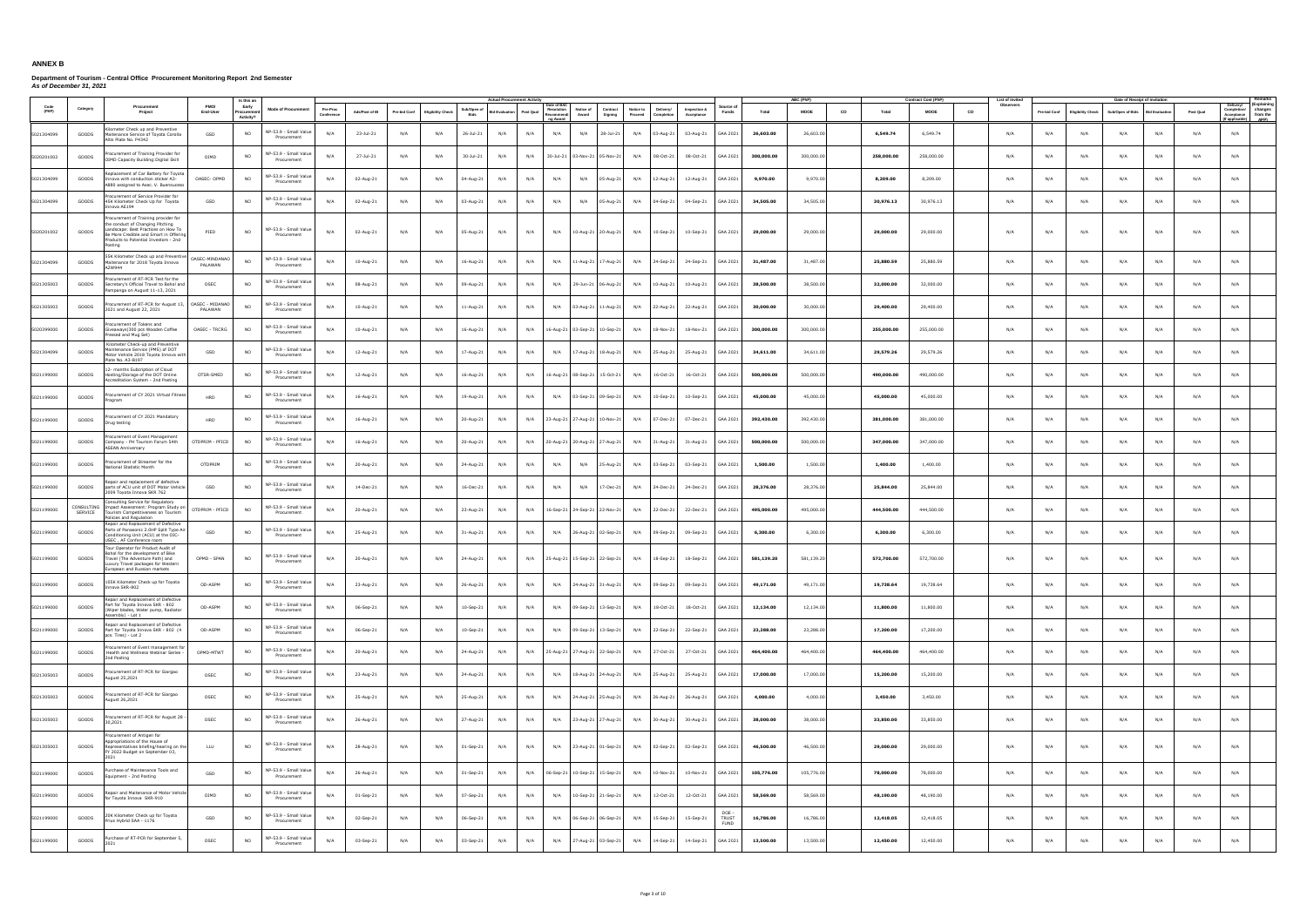|               |                              |                                                                                                                                                                                                                                        |                                                 | Is this ar                       |                                      |                        |                |              |                          |                     | <b>Actual Procurement Activit</b> |           |                                                                          |                     |                                                 |                            |                   |            | ABC (PhP    |    |            | <b>Contract Cost (PhP)</b> | List of Invite  |              |                          | Date of Receipt of Invitation |                       |           |                                                                                                        |
|---------------|------------------------------|----------------------------------------------------------------------------------------------------------------------------------------------------------------------------------------------------------------------------------------|-------------------------------------------------|----------------------------------|--------------------------------------|------------------------|----------------|--------------|--------------------------|---------------------|-----------------------------------|-----------|--------------------------------------------------------------------------|---------------------|-------------------------------------------------|----------------------------|-------------------|------------|-------------|----|------------|----------------------------|-----------------|--------------|--------------------------|-------------------------------|-----------------------|-----------|--------------------------------------------------------------------------------------------------------|
| Code<br>(PAP) | Category                     | Procuremen<br>Project                                                                                                                                                                                                                  | PMO/<br>End-User                                | Early<br>Procuremer<br>Activity? | <b>Mode of Procurement</b>           | Pre-Proc<br>Conference | Ads/Post of IB | Pre-bid Conf | <b>Eligibility Check</b> | Sub/Open of<br>Bids | lid Evaluation                    | Post Qual | Date of BA<br>Resolution<br>Notice of<br>Recommendi<br>Award<br>ng Award | Contract<br>Signing | Notice to<br>Delivery/<br>Proceed<br>Completion | Inspection &<br>Acceptance | Source o<br>Funds | Total      | <b>MOOE</b> | co | Total      | <b>MOOE</b>                | Observers<br>CO | Pre-bid Conf | <b>Eligibility Check</b> | Sub/Open of Bids              | <b>Bid Evaluation</b> | Post Qual | (Explaining<br>Delivery/<br>Completion/ changes<br>Acceptance from the<br><b>APP)</b><br>f applicable) |
| 5021199000    | GOODS                        | ocurement of Conference Integrator<br>or UNWTO - APEC Meeting                                                                                                                                                                          | OTDPRIM- PFICD                                  | <b>NO</b>                        | NP-53.9 - Small Value<br>Procurement | N/A                    | 07-Sep-21      | N/A          | N/A                      | 10-Sep-21           | N/A                               | N/A       | 10-Sep-21 10-Sep-21                                                      | 13-Sep-21           | N/A<br>15-Sep-21                                | 15-Sep-21                  | GAA 2021          | 200,000.00 | 200,000,00  |    | 200,000.00 | 200,000.00                 | N/A             | N/A          | N/A                      | N/A                           | N/A                   | N/A       | N/A                                                                                                    |
| 5021199000    | GOODS                        | epair and Maintenance for<br>Airconditioning system for Toyota<br>inova SKR 802                                                                                                                                                        | GSD                                             | <b>NO</b>                        | VP-53.9 - Small Value<br>Procurement | N/A                    | 08-Sep-21      | N/A          | N/A                      | 10-Sep-21           | N/A                               | N/A       | N/A                                                                      | 10-Sep-21 13-Sep-21 | N/A<br>22-Sep-21                                | 22-Sep-21                  | GAA 2021          | 23,955.00  | 23,955.00   |    | 22,814.40  | 22,814.40                  | N/A             | N/A          | N/A                      | N/A                           | N/A                   | N/A       | N/A                                                                                                    |
| 5021199000    | GOODS                        | 70K Kilometer Check up for Toyota<br>nnova A3I619                                                                                                                                                                                      | GSD                                             | N <sub>O</sub>                   | VP-53.9 - Small Value<br>Procurement | N/A                    | 06-Sep-21      | N/A          | N/A                      | 09-Sep-21           | N/A                               | N/A       | N/A<br>07-Sep-21                                                         | $10-Sep-21$         | N/A<br>21-Sep-21                                | 21-Sep-21                  | GAA 2021          | 37,841.00  | 37,841.00   |    | 29,597.00  | 29,597.00                  | N/A             | N/A          | N/A                      | N/A                           | N/A                   | N/A       | N/A                                                                                                    |
| 5021199000    | GOODS                        | Repair and Maitenance for hyudai<br>Aerospace CWZ - 541<br>Niper Blade   V-Belt Fan Drive   V-Belt<br>Crankshaft (8850)   V-Belt   V-Belt<br>Crankshaf (RECM9405)   V-Belt<br>Crankshaf (9900)<br>Motor Oil (15W -40)   Auto Door Hose | GSD                                             | <b>NO</b>                        | NP-53.9 - Small Value<br>Procurement | N/A                    | 11-Sep-21      | N/A          | N/A                      | 14-Sep-21           | N/A                               | N/A       | N/A                                                                      | 22-Sep-21 27-Sep-21 | N/A<br>07-Oct-21                                | 07-Oct-21                  | GAA 2021          | 4,594.00   | 4,594.00    |    | 4,593.46   | 4,593.46                   | N/A             | N/A          | N/A                      | N/A                           | N/A                   | N/A       | N/A                                                                                                    |
| 5021199000    | GOODS                        | ervice provider for Engine<br>ansmission Support replacement for<br>londa City XKE-409                                                                                                                                                 | GSD                                             | <b>NO</b>                        | NP-53.9 - Small Value<br>Procurement | N/A                    | $10-Sep-21$    | N/A          | N/A                      | 13-Sep-21           | N/A                               | N/A       | N/A                                                                      | 08-Sep-21 14-Sep-21 | 18-Oct-21<br>N/A                                | 18-Oct-21                  | GAA 2021          | 2.180.00   | 2,180.00    |    | 2,100.00   | 2,100.00                   | N/A             | N/A          | N/A                      | N/A                           | N/A                   | N/A       | N/A                                                                                                    |
| 5021199000    | GOODS                        | 55K Kilometer preventive maitenance<br>or DOT Motor Vehicle Toyota innova<br>3-W612                                                                                                                                                    | OASEC - TRCRG                                   | <b>NO</b>                        | NP-53.9 - Small Value<br>Procurement | N/A                    | 11-Sep-21      | N/A          | N/A                      | 14-Sep-21           | N/A                               | N/A       | N/A                                                                      | 09-Sep-21 15-Sep-21 | N/A<br>24-Sep-21                                | 24-Sep-21                  | GAA 2021          | 29,644.00  | 29,644,00   |    | 21,389.39  | 21,389.39                  | N/A             | N/A          | N/A                      | N/A                           | N/A                   | N/A       | N/A                                                                                                    |
| 50202010001   | GOODS                        | ocurement of Anti-virus paper<br>ensed subscription                                                                                                                                                                                    | <b>ITD</b>                                      | <b>NO</b>                        | NP-53.9 - Small Value<br>Procurement | N/A                    | 14-Sep-21      | N/A          | N/A                      | 17-Sep-21           | N/A                               | N/A       | 19-Nov-21 01-Dec-21 09-Dec-21                                            |                     | N/A<br>22-Dec-21                                | 22-Dec-21                  | GAA 2021          | 900,000.00 | 900,000.00  |    | 875,000.00 | 875,000.00                 | N/A             | N/A          | N/A                      | N/A                           | N/A                   | N/A       | N/A                                                                                                    |
| 5029903000    | GOODS                        | Procurement of Service Provider for the<br>ovision of Meals for various Bids and<br>Awards Committee (BAC) and<br>procurement-related<br>Activities/Meetings for CY 2021 - 2nd<br>Posting                                              | PMD                                             | N <sub>O</sub>                   | NP-53.9 - Small Value<br>Procurement | N/A                    | 10-Sep-21      | N/A          | N/A                      | 14-Sep-21           | N/A                               | N/A       | 14-Sep-21 06-Oct-21 06-Oct-21                                            |                     | N/A<br>14-Oct-21                                | 14-Oct-21                  | GAA 2021          | 144,000.00 | 144,000.00  |    | 141,600.00 | 141,600.00                 | N/A             | N/A          | N/A                      | N/A                           | N/A                   | N/A       | N/A                                                                                                    |
| 5021199000    | SERVICE                      | CONSULTING Consulting service for DOT Manual<br>Operation - Lot 1                                                                                                                                                                      | FMS                                             | N <sub>O</sub>                   | NP-53.9 - Small Value<br>Procurement | N/A                    | 15-Sep-21      | N/A          | N/A                      | 20-Sep-21           | N/A                               | N/A       | 04-Oct-21 19-Oct-21 22-Oct-21                                            |                     | N/A<br>22-Nov-21                                | 22-Nov-21                  | GAA 2021          | 300,000.00 | 300,000,00  |    | 288,000.00 | 288,000.00                 | N/A             | N/A          | N/A                      | N/A                           | N/A                   | N/A       | N/A                                                                                                    |
| 5021199000    | SERVICE                      | CONSULTING Consulting service for DOT Manual<br>Operation for foreign office- Lot 2                                                                                                                                                    | <b>FMS</b>                                      | <b>NO</b>                        | NP-53.9 - Small Value<br>Procurement | N/A                    | 15-Sep-21      | N/A          | N/A                      | 20-Sep-21           | N/A                               | N/A       | 04-Oct-21 19-Oct-21 22-Oct-21                                            |                     | N/A<br>22-Nov-21                                | 22-Nov-21                  | GAA 2021          | 300,000.00 | 300,000.00  |    | 288,000.00 | 288,000.00                 | N/A             | N/A          | N/A                      | N/A                           | N/A                   | N/A       | N/A                                                                                                    |
| 5021199000    | CONSULTING<br><b>SERVICE</b> | ocurement of Consulting Service for<br>Creation of the Product Development<br>1921 Annual from August to November<br>2nd Posting                                                                                                       | OPMD                                            | <b>NO</b>                        | VP-53.9 - Small Value<br>Procurement | N/A                    | 16-Sep-21      | N/A          | N/A                      | 20-Sep-21           | N/A                               | N/A       | 29-Sep-21 07-Oct-21 15-Oct-21                                            |                     | N/A<br>15-Nov-21                                | 15-Nov-21                  | GAA 2021          | 978,500.00 | 978,500.00  |    | 950,000.00 | 950,000.00                 | N/A             | N/A          | N/A                      | N/A                           | N/A                   | N/A       | N/A                                                                                                    |
| 5021199000    | GOODS                        | ervice Provider for RT - PCR for 17 -<br>8 September 2021                                                                                                                                                                              | OTDPRIM -TDPD                                   | <b>NO</b>                        | VP-53.9 - Small Value<br>Procurement | N/A                    | 17-Sep-21      | N/A          | N/A                      | 17-Sep-21           | N/A                               | N/A       | N/A                                                                      | 17-Sep-21 17-Sep-21 | N/A<br>18-Sep-21                                | 18-Sep-21                  | GAA 2021          | 20,000.00  | 20,000,00   |    | 13,800.00  | 13,800.00                  | N/A             | N/A          | N/A                      | N/A                           | N/A                   | N/A       | N/A                                                                                                    |
| 5021199000    | GOODS                        | ocurement of Antigen Test and RT-<br>PCR Test House of Representatives<br>lenary Deliberations of the FY 2022<br>udget on September 22, 2021                                                                                           | LLU                                             | N <sub>O</sub>                   | NP-53.9 - Small Value<br>Procurement | N/A                    | 20-Sep-21      | N/A          | N/A                      | 20-Sep-21           | N/A                               | N/A       | N/A<br>20-Sep-21                                                         | 20-Sep-21           | N/A<br>21-Sep-21                                | 21-Sep-21                  | GAA 2021          | 47,500.00  | 47,500.00   |    | 34,450.00  | 34,450.00                  | N/A             | N/A          | N/A                      | N/A                           | N/A                   | N/A       | N/A                                                                                                    |
| 5020307000    | GOODS                        | laques of Recognition for Service<br>filestone Awardees and Appreciation<br>for Retirees                                                                                                                                               | HRD                                             | <b>NO</b>                        | VP-53.9 - Small Value<br>Procurement | N/A                    | 24-Sep-21      | N/A          | N/A                      | 27-Sep-21           | N/A                               | N/A       | 27-Sep-21 06-Oct-21 12-Oct-21                                            |                     | N/A<br>27-Oct-21                                | 27-Oct-21                  | GAA 2021          | 91,200.00  | 91,200.00   |    | 67,600.00  | 67,600.00                  | N/A             | N/A          | N/A                      | N/A                           | N/A                   | N/A       | N/A                                                                                                    |
| 5021199000    | GOODS                        | urchase of Automotive battery and<br>Fire for DOT Toyota Innova SKR -890                                                                                                                                                               | IAS                                             | <b>NO</b>                        | IP-53.9 - Small Value<br>Procurement | N/A                    | 22-Sep-21      | N/A          | N/A                      | 24-Sep-21           | N/A                               | N/A       | N/A                                                                      | 28-Sep-21 28-Sep-21 | N/A<br>22-Nov-21                                | 22-Nov-21                  | GAA 2021          | 31,596.00  | 31,596.00   |    | 24,824.00  | 24,824.00                  | N/A             | N/A          | N/A                      | N/A                           | N/A                   | N/A       | N/A                                                                                                    |
| 5021199000    | GOODS                        | ur operator for Kain na ! Food and<br>ravel Festival 2021                                                                                                                                                                              | OPMD - FOOD AND<br>GASTRONOMY<br><b>TOURISM</b> | <b>NO</b>                        | NP-53.9 - Small Value<br>Procurement | N/A                    | 28-Sep-21      | N/A          | N/A                      | 04-Oct-21           | N/A                               | N/A       | 04-Oct-21 03-Nov-21 03-Dec-21                                            |                     | N/A<br>13-Dec-21                                | 13-Dec-21                  | GAA 2021          | 633,200.00 | 633,200.00  |    | 603,000.00 | 603,000.00                 | N/A             | N/A          | N/A                      | N/A                           | N/A                   | N/A       | N/A                                                                                                    |
| 5021199000    | GOODS                        | Event Management for Kain na ! Food<br>and Travel Festival 2021                                                                                                                                                                        | OPMD - FOOD AND<br>GASTRONOMY<br><b>TOURISM</b> | <b>NO</b>                        | NP-53.9 - Small Value<br>Procurement | N/A                    | 28-Sep-21      | N/A          | N/A                      | 04-Oct-21           | N/A                               | N/A       | 04-Oct-21 03-Nov-21 03-Dec-21                                            |                     | N/A<br>12-Dec-21                                | 12-Dec-21                  | GAA 2021          | 990,000.00 | 990,000.00  |    | 990,000.00 | 990,000.00                 | N/A             | N/A          | N/A                      | N/A                           | N/A                   | N/A       | N/A                                                                                                    |
| 5021199000    | GOODS                        | epair and replacement of Air<br>Conditioning Unit(ACU) for DOT Moto<br>Vehicle Toyota Innova SKR-890                                                                                                                                   | IAS                                             | NO                               | NP-53.9 - Small Value<br>Procurement | N/A                    | 24-Sep-21      | N/A          | N/A                      | 28-Sep-21           | N/A                               | N/A       | N/A                                                                      | 9/31/2021 30-Sep-21 | N/A<br>29-Oct-21                                | 29-Oct-21                  | GAA 2021          | 21,184.00  | 21,184.00   |    | 17,535.00  | 17,535.00                  | N/A             | N/A          | N/A                      | N/A                           | N/A                   | N/A       | N/A                                                                                                    |
| 5021199000    | GOODS                        | Service Provider for RT -PCR for<br>September 29, 2021                                                                                                                                                                                 | OSEC                                            | <b>NO</b>                        | VP-53.9 - Small Value<br>Procurement | N/A                    | 28-Sep-21      | N/A          | N/A                      | 28-Sep-21           | N/A                               | N/A       |                                                                          |                     | N/A 28-Sep-21 28-Sep-21 N/A 29-Sep-21           | 29-Sep-21                  | GAA 2021          | 17,000.00  | 17,000.00   |    | 14,500.00  | 14,500.00                  | N/A             | N/A          | N/A                      | N/A                           | N/A                   | N/A       | N/A                                                                                                    |
| 5021199000    | GOODS                        | ocurement or Event organizer for<br>Workshop on International<br>Accreditation for Healthcare<br>Stakeholders - 2nd Posting                                                                                                            | OPMD-MTWT                                       | <b>NO</b>                        | NP-53.9 - Small Value<br>Procurement | N/A                    | 30-Sep-21      | N/A          | N/A                      | 04-Oct-21           | N/A                               | N/A       | 04-Oct-21 07-Oct-21 18-Oct-21                                            |                     | N/A<br>22-Oct-21                                | 22-Oct-21                  | GAA 2021          | 300,000.00 | 300,000.00  |    | 300,000.00 | 300,000.00                 | N/A             | N/A          | N/A                      | N/A                           | N/A                   | N/A       | N/A                                                                                                    |
| 5020201002    | GOODS                        | rocurement of Services of an Online<br>raining Provider for the Conduct of<br>ourism Enterprise Capability Building<br>Ind Posting                                                                                                     | OIMD                                            | NO                               | VP-53.9 - Small Value<br>Procurement | N/A                    | 28-Sep-21      | N/A          | N/A                      | 04-Oct-21           | N/A                               | N/A       | 04-Oct-21 18-Oct-21 03-Nov-21                                            |                     | N/A<br>07-Dec-21                                | 07-Dec-21                  | GAA 2021          | 800,000.00 | 800,000.00  |    | 750,000.00 | 750,000.00                 | N/A             | N/A          | N/A                      | N/A                           | N/A                   | N/A       | N/A                                                                                                    |
| 5021199000    | GOODS                        | Service provider for repair of shock<br>absorber for DOT Motor Vehicle Toyota<br>ova SKR - 802                                                                                                                                         | OIMD                                            | <b>NO</b>                        | NP-53.9 - Small Value<br>Procurement | N/A                    | 30-Sep-21      | N/A          | N/A                      | 05-Oct-21           | N/A                               | N/A       | N/A                                                                      | 06-Oct-21 06-Oct-21 | N/A<br>27-Oct-21                                | 27-Oct-21                  | GAA 2021          | 6,864.00   | 6,864.00    |    | 5,000.00   | 5,000.00                   | N/A             | N/A          | N/A                      | N/A                           | N/A                   | N/A       | N/A                                                                                                    |
| 5021199000    | GOODS                        | Online Events Management Company<br>r the Conduct of Research<br>issemination Forum for the Health<br>and Wellness Tourism Industry<br>Stakeholder - 3rd posting                                                                       | OPMD-MTWT                                       | <b>NO</b>                        | NP-53.9 - Small Value<br>Procurement | N/A                    | 30-Sep-21      | N/A          | N/A                      | 04-Oct-21           | N/A                               | N/A       | 04-Oct-21 07-Oct-21 13-Oct-21                                            |                     | N/A<br>14-Oct-21                                | 14-Oct-21                  | GAA 2021          | 350,000.00 | 350,000.00  |    | 334,500.00 | 334,500.00                 | N/A             | N/A          | N/A                      | N/A                           | N/A                   | N/A       | N/A                                                                                                    |
| 5029903000    | GOODS                        | Catering Service for FMS COA Webinars                                                                                                                                                                                                  | FMS                                             | NO                               | NP-53.9 - Small Value<br>Procurement | N/A                    | 01-Oct-21      | N/A          | N/A                      | 04-Oct-21           | N/A                               | N/A       | N/A<br>04-Oct-21                                                         | 04-Oct-21           | N/A<br>26-Oct-21                                | 26-Oct-21                  | GAA 2021          | 29,600.00  | 29,600.00   |    | 29,200.00  | 29,200.00                  | N/A             | N/A          | N/A                      | N/A                           | N/A                   | N/A       | N/A                                                                                                    |
| 5021199000    | CONSULTING<br>SERVICE        | procurement of consulting service for<br>DOT GAD Agenda and framework and<br>Roll out - 3rd Posting                                                                                                                                    | OTDPRIM                                         | <b>NO</b>                        | VP-53.9 - Small Value<br>Procurement | N/A                    | 02-Oct-21      | N/A          | N/A                      | 05-Oct-21           | N/A                               | N/A       | N/A<br>N/A                                                               | N/A                 | N/A<br>N/A                                      | N/A                        | GAA 2021          | 620,000.00 | 620,000.00  |    | 0.00       | $\overline{0}$             | N/A             | N/A          | N/A                      | N/A                           | N/A                   | N/A       | N/A                                                                                                    |
| 5020201002    | GOODS                        | ining Provider for Capacity Building<br>for OIMD pool of Resource Speaker -<br>2nd posting                                                                                                                                             | OIMD                                            | <b>NO</b>                        | NP-53.9 - Small Value<br>Procurement | N/A                    | 06-Oct-21      | N/A          | N/A                      | 11-Oct-21           | N/A                               | N/A       | 11-Oct-21 11-Oct-21                                                      | 10-Nov-21           | N/A<br>05-Nov-21                                | 05-Nov-21                  | GAA 2021          | 330,000.00 | 330,000.00  |    | 310,000.00 | 310,000.00                 | N/A             | N/A          | N/A                      | N/A                           | N/A                   | N/A       | N/A                                                                                                    |
| 5021199000    | SERVICE                      | CONSULTING Consulting Service for Learning Needs<br>Assesment (LNA) - 2nd Posting                                                                                                                                                      | OIMD                                            | <b>NO</b>                        | NP-53.9 - Small Value<br>Procurement | N/A                    | 06-Oct-21      | N/A          | N/A                      | 11-Oct-21           | N/A                               |           | N/A 19-Oct-21 20-Oct-21 10-Nov-21                                        |                     | N/A<br>10-Dec-21                                | 10-Dec-21                  | GAA 2021          | 700,000.00 | 700,000.00  |    | 680,000.00 | 680,000.00                 | N/A             | N/A          | N/A                      | N/A                           | N/A                   | N/A       | N/A                                                                                                    |
| 5021199000    | GOODS                        | onference Integrator for ASEAN<br>ourism Committees Meeting                                                                                                                                                                            | OTDPRIM                                         | <b>NO</b>                        | VP-53.9 - Small Value<br>Procurement | N/A                    | 07-Oct-21      | N/A          | N/A                      | $11-Oct-21$         | N/A                               | N/A       | 11-Oct-21 11-Oct-21 13-Oct-21                                            |                     | 30-Oct-21<br>N/A                                | 30-Oct-21                  | GAA 2021          | 150,000.00 | 150,000.00  |    | 127,000.00 | 127,000.00                 | N/A             | N/A          | N/A                      | N/A                           | N/A                   | N/A       | N/A                                                                                                    |
| 5021199000    | GOODS                        | ur operator for Site Validation for<br>Tourism Standards in Metro Manila<br>(NCR)                                                                                                                                                      | OTSR                                            | <b>NO</b>                        | VP-53.9 - Small Value<br>Procurement | N/A                    | 08-Oct-21      | N/A          | N/A                      | $11-Oct-21$         | N/A                               | N/A       | 11-Oct-21 21-Oct-21 03-Nov-21                                            |                     | N/A<br>25-Nov-21                                | 25-Nov-21                  | GAA 2021          | 73,000.00  | 73,000.00   |    | 63,647.00  | 63,647.00                  | N/A             | N/A          | N/A                      | N/A                           | N/A                   | N/A       | N/A                                                                                                    |
| 50202010001   | GOODS                        | enewal of Firewall Paper License for<br>Y 2021 - 2nd posting                                                                                                                                                                           | ITD                                             | NO                               | IP-53.9 - Small Value<br>Procurement | N/A                    | 07-Oct-21      | N/A          | N/A                      | 11-Oct-21           | N/A                               | N/A       | 13-Oct-21 03-Nov-21 05-Nov-21                                            |                     | N/A<br>09-Nov-21                                | 09-Nov-21                  | GAA 2021          | 900,000.00 | 900,000.00  |    | 885,000.00 | 885,000.00                 | N/A             | N/A          | N/A                      | N/A                           | N/A                   | N/A       | N/A                                                                                                    |
| 5021199000    | GOODS                        | our operator for Site Validation for<br>Tourism Standards in Region VI -<br>Boracay                                                                                                                                                    | SDD                                             | <b>NO</b>                        | NP-53.9 - Small Value<br>Procurement | N/A                    | 08-Oct-21      | N/A          | N/A                      | 13-Oct-21           | N/A                               | N/A       | N/A                                                                      | 20-Oct-21 03-Nov-21 | N/A<br>12-Nov-21                                | 12-Nov-21                  | GAA 2021          | 46,218.00  | 46,218.00   |    | 45,920.00  | 45,920.00                  | N/A             | N/A          | N/A                      | N/A                           | N/A                   | N/A       | N/A                                                                                                    |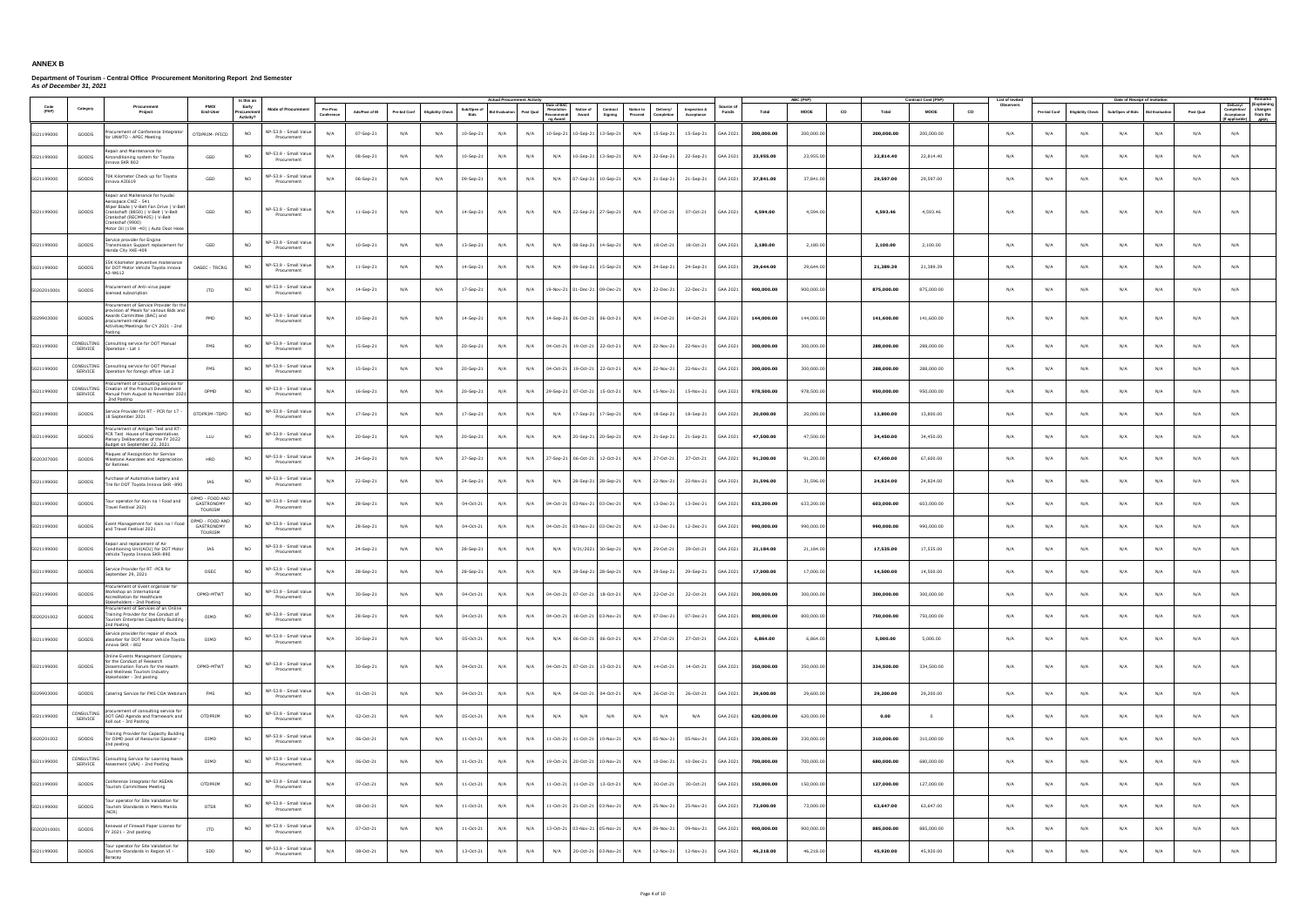|            |                       |                                                                                                                                                                    |                           | Is this ar                        |                                      |                        |                |              |                          |                     | <b>Actual Procurement Activit</b> |                                                                 |                                           |                                                 |                            |                   |            | ABC (PhP)   |    |            | <b>Contract Cost (PhP)</b> | List of Invite  |              |                          | Date of Receipt of Invitation |                      |           |                                                                                                 |
|------------|-----------------------|--------------------------------------------------------------------------------------------------------------------------------------------------------------------|---------------------------|-----------------------------------|--------------------------------------|------------------------|----------------|--------------|--------------------------|---------------------|-----------------------------------|-----------------------------------------------------------------|-------------------------------------------|-------------------------------------------------|----------------------------|-------------------|------------|-------------|----|------------|----------------------------|-----------------|--------------|--------------------------|-------------------------------|----------------------|-----------|-------------------------------------------------------------------------------------------------|
| (PAP)      | Category              | Procurement<br>Project                                                                                                                                             | <b>PMO/</b><br>End-User   | Early<br>Procurement<br>Activity? | <b>Mode of Procurement</b>           | Pre-Proc<br>Conference | Ads/Post of IB | Pre-bid Conf | <b>Eligibility Check</b> | Sub/Open of<br>Bids | <b>Bid Evaluation</b>             | Date of BA<br>Resolution<br>Post Qual<br>Recommendi<br>ng Award | Notice of<br>Contract<br>Award<br>Signing | Notice to<br>Delivery/<br>Proceed<br>Completion | Inspection &<br>Acceptance | Source o<br>Funds | Total      | <b>MOOE</b> | co | Total      | <b>MOOE</b>                | Observers<br>co | Pre-bid Conf | <b>Eligibility Check</b> | Sub/Open of Bids              | <b>Bid Evaluatio</b> | Post Qual | (Explaining<br>Delivery/<br>Completion/ changes<br>Acceptance from the<br>APP)<br>f applicable) |
| 5029904000 | GOODS                 | ocurement of the Courier Service for<br>DOT Accreditation Sticker, Certificates,<br>ourism Codes to DOT Regional<br>)ffices.                                       | SDD                       | <b>NO</b>                         | NP-53.9 - Small Value<br>Procurement | N/A                    | 12-Oct-21      | N/A          | N/A                      | 15-Oct-21           | N/A                               | N/A                                                             | 15-Oct-21 03-Nov-21<br>10-Nov-21          | N/A<br>12-Nov-21                                | 12-Nov-21                  | GAA 2021          | 283,000.00 | 283,000,00  |    | 198,800.00 | 198,800.00                 | N/A             | N/A          | N/A                      | N/A                           | N/A                  | N/A       | N/A                                                                                             |
| 5021199000 | GOODS                 | our operator for Glamping Site<br>Validation for Region 4-B (El nido) -                                                                                            | SDD                       | <b>NO</b>                         | NP-53.9 - Small Value<br>Procurement | N/A                    | 15-Oct-21      | N/A          | N/A                      | 18-Oct-21           | N/A                               | N/A                                                             | 19-Oct-21 25-Oct-21 04-Nov-21             | N/A<br>15-Nov-21                                | 15-Nov-21                  | GAA 2021          | 39,000.00  | 39,000.00   |    | 38,000.00  | 38,000.00                  | N/A             | N/A          | N/A                      | N/A                           | N/A                  | N/A       | N/A                                                                                             |
| 5021199000 | GOODS                 | our operator for Glamping Site<br>/alidation for Region 7 - Lot 2                                                                                                  | SDD                       | <b>NO</b>                         | NP-53.9 - Small Value<br>Procurement | N/A                    | 15-Oct-21      | N/A          | N/A                      | 18-Oct-21           | N/A                               | N/A                                                             | 19-Oct-21 25-Oct-21 04-Nov-21             | N/A<br>19-Nov-21                                | 19-Nov-21                  | GAA 2021          | 95,000.00  | 95,000.00   |    | 94,500.00  | 94,500.00                  | N/A             | N/A          | N/A                      | N/A                           | N/A                  | N/A       | N/A                                                                                             |
| 5021199000 | GOODS                 | rchase of Ink cartridge # 680 (<br>ored and black) - 2nd Posting                                                                                                   | COA                       | <b>NO</b>                         | NP-53.9 - Small Value<br>Procurement | N/A                    | 12-Oct-21      | N/A          | N/A                      | 14-Oct-21           | N/A                               | N/A<br>N/A                                                      | 18-Oct-21 22-Oct-21                       | N/A<br>27-Oct-21                                | 27-Oct-21                  | GAA 2021          | 13,225.00  | 13,225.00   |    | 13,225.00  | 13,225.00                  | N/A             | N/A          | N/A                      | N/A                           | N/A                  | N/A       | N/A                                                                                             |
| 5020201002 | GOODS                 | ocurement of Training provider<br>for FBS Train-The-Trainer Blended<br>arning Course Enterprise Level.                                                             | OIMD                      | <b>NO</b>                         | NP-53.9 - Small Value<br>Procurement | N/A                    | 14-Oct-21      | N/A          | N/A                      | 18-Oct-21           | N/A                               | N/A                                                             | 18-Oct-21 21-Oct-21 08-Nov-21             | N/A<br>08-Nov-21                                | 08-Nov-21                  | GAA 2021          | 984,000.00 | 984,000.00  |    | 980,000.00 | 980,000.00                 | N/A             | N/A          | N/A                      | N/A                           | N/A                  | N/A       | N/A                                                                                             |
| 5021199000 | GOODS                 | ocurement of Ampoules for Air<br>Quality Inspection for PCSSD<br>Accreditation                                                                                     | PCSSD                     | <b>NO</b>                         | NP-53.9 - Small Value<br>Procurement | N/A                    | 15-Oct-21      | N/A          | N/A                      | 18-Oct-21           | N/A                               | N/A<br>18-Oct-21                                                | $\sim$                                    | N/A                                             |                            | GAA 2021          | 983,636.50 | 983,636.50  |    | 983,180.00 | 983,180.00                 | N/A             | N/A          | N/A                      | N/A                           | N/A                  | N/A       | N/A                                                                                             |
| 5021199000 | GOODS                 | ocurement of One (1) Year<br>Subscription of Online Workspace<br>Platform                                                                                          | PCSSD                     | <b>NO</b>                         | NP-53.9 - Small Value<br>Procurement | N/A                    | 15-Oct-21      | N/A          | N/A                      | 18-Oct-21           | N/A                               | N/A<br>18-Oct-21                                                | $\sim$                                    | N/A                                             |                            | GAA 2021          | 80,840.00  | 80,840.00   |    | 69,512.00  | 69,512.00                  | N/A             | N/A          | N/A                      | N/A                           | N/A                  | N/A       | N/A                                                                                             |
| 5021199000 | CONSULTING<br>SERVICE | ocurement of Consulting Service for<br><b>Fechnical Competition</b><br>anagement and Oversight in<br>nnection with the Anilao Underwate                            | OPMD-PMED                 | <b>NO</b>                         | NP-53.9 - Small Value<br>Procurement | N/A                    | 15-Oct-21      | N/A          | N/A                      | 18-Oct-21           | N/A                               | N/A                                                             | 28-Oct-21 28-Oct-21 04-Nov-21             | N/A<br>05-Dec-21                                | 05-Dec-21                  | GAA 2021          | 990,000.00 | 990,000.00  |    | 989,856.00 | 989,856.00                 | N/A             | N/A          | N/A                      | N/A                           | N/A                  | N/A       | N/A                                                                                             |
| 5021199000 | GOODS                 | hootout 2021<br>ocurement of RT- PCR for November<br>ecember 2021                                                                                                  | SDD                       | <b>NO</b>                         | NP-53.9 - Small Value<br>Procurement | N/A                    | 18-Oct-21      | N/A          | N/A                      | 21-Oct-21           | N/A                               | N/A                                                             | 22-Oct-21 22-Oct-21 04-Nov-21             | N/A<br>26-Nov-21                                | 26-Nov-21                  | GAA 2021          | 383,000.00 | 383,000.00  |    | 300,850.00 | 300,850.00                 | N/A             | N/A          | N/A                      | N/A                           | N/A                  | N/A       | N/A                                                                                             |
| 5021199000 | CONSULTING<br>SERVICE | rocurement of a Consulting Services<br>of a Certification Body for the<br>Department of Tourism's ISO<br>001:2015 Certification for FY 2021 to                     | PLANNING SERVICE          | <b>NO</b>                         | NP-53.9 - Small Value<br>Procurement | N/A                    | 20-Oct-21      | N/A          | N/A                      | 25-Oct-21           | N/A                               | N/A                                                             | 05-Nov-21 20-Nov-21 01-Dec-21             | N/A<br>09-Dec-21                                | 09-Dec-21                  | GAA 2021          | 747,000.00 | 747,000.00  |    | 650,000.00 | 650,000.00                 | N/A             | N/A          | N/A                      | N/A                           | N/A                  | N/A       | N/A                                                                                             |
| 5021199000 | GOODS                 | 2023 - 4th Posting<br>ansmission replacement for Hyundai<br>Grand Starex SKT-515                                                                                   | GSD                       | <b>NO</b>                         | NP-53.9 - Small Value<br>Procurement | N/A                    | 21-Oct-21      | N/A          | N/A                      | 25-Oct-21           | N/A                               | N/A<br>N/A                                                      | N/A<br>03-Nov-21                          | N/A<br>16-Nov-21                                | 16-Nov-21                  | GAA 2021          | 123,480.00 | 123,480.00  |    | 106,784.00 | 106,784.00                 | N/A             | N/A          | N/A                      | N/A                           | N/A                  | N/A       | N/A                                                                                             |
| 5021199000 | GOODS                 | ocurement of Calling Card for the<br>ecretary                                                                                                                      | OSEC                      | <b>NO</b>                         | NP-53.9 - Small Value<br>Procurement | N/A                    | 20-Oct-21      | N/A          | N/A                      | 22-Oct-21           | N/A                               | N/A<br>N/A                                                      | 22-Oct-21<br>N/A                          | N/A<br>08-Nov-21                                | 08-Nov-21                  | GAA 2021          | 6,420.00   | 6,420.00    |    | 6,000.00   | 6,000,00                   | N/A             | N/A          | N/A                      | N/A                           | N/A                  | N/A       | N/A                                                                                             |
| 5020307000 | GOODS                 | vperbaric Chamber Maintenance and<br>Calibration of Airlab - Lot 2                                                                                                 | PCSSD                     | NO.                               | NP-53.9 - Small Value<br>Procurement | N/A                    | 22-Oct-21      | N/A          | N/A                      | 25-Oct-21           | N/A                               | 25-Oct-21<br>N/A                                                |                                           | N/A                                             |                            | GAA 2021          | 98,880.00  | 98,880.00   |    | 98,880.00  | 98,880.00                  | N/A             | N/A          | N/A                      | N/A                           | N/A                  | N/A       | N/A                                                                                             |
| 5021199000 | GOODS                 | our Operator for Accreditation<br>spection for Dive<br>Establishments(Batangas) - Lot 1                                                                            | PCSSD                     | <b>NO</b>                         | NP-53.9 - Small Value<br>Procurement | N/A                    | 29-Oct-21      | N/A          | N/A                      | 02-Nov-21           | N/A                               | N/A<br>N/A                                                      | $\sim$ $-$<br>$\sim$                      | N/A<br>$\sim$                                   |                            | GAA 2021          | 99,980.00  | 99,980.00   |    | 89,898.00  | 89,898.00                  | N/A             | N/A          | N/A                      | N/A                           | N/A                  | N/A       | N/A                                                                                             |
| 5021199000 | GOODS                 | Four Operator for Accreditation<br>spection for Dive<br>tablishments(Bohol and Cebu) - Lot                                                                         | PCSSD                     | <b>NO</b>                         | NP-53.9 - Small Value<br>Procurement | N/A                    | 29-Oct-21      | N/A          | N/A                      | 02-Nov-21           | N/A                               | N/A<br>N/A                                                      | $\sim$                                    | N/A                                             |                            | GAA 2021          | 243,335.00 | 243,335.00  |    | 219,898.00 | 219,898,00                 | N/A             | N/A          | N/A                      | N/A                           | N/A                  | N/A       | N/A                                                                                             |
| 5021199000 | GOODS                 | our Operator for Accreditation<br>spection for Dive Establishments(<br>egros Oriental-Occidental and                                                               | PCSSD                     | <b>NO</b>                         | NP-53.9 - Small Value<br>Procurement | N/A                    | 29-Oct-21      | N/A          | N/A                      | 02-Nov-21           | N/A                               | N/A<br>N/A                                                      |                                           | N/A                                             |                            | GAA 2021          | 122,265.00 | 122,265.00  |    | 119,300.00 | 119,300.00                 | N/A             | N/A          | N/A                      | N/A                           | N/A                  | N/A       | N/A                                                                                             |
| 5021199000 | GOODS                 | quijor) - Lot 3<br>ervice Provider for Webinar<br>Management for Conduct of Month o<br>Jverseas                                                                    | PCSSD                     | <b>NO</b>                         | P-53.9 - Small Value<br>Procurement  | N/A                    | 22-Oct-21      | N/A          | N/A                      | 25-Oct-21           | N/A                               | N/A                                                             | 25-Oct-21 27-Oct-21 12-Nov-21             | N/A<br>03-Dec-21                                | 03-Dec-21                  | GAA 2021          | 200,000.00 | 200,000.00  |    | 184,000.00 | 184,000.00                 | N/A             | N/A          | N/A                      | N/A                           | N/A                  | N/A       | N/A                                                                                             |
| 5021199000 | GOODS                 | ocurement of Tour operator for The<br>onduct of Site Validation and<br>Technical Inspection for Nature-Based<br>ourism Destinations (Nueva Viscaya)                | OPMD-PMED                 | <b>NO</b>                         | NP-53.9 - Small Value<br>Procurement | N/A                    | 23-Oct-21      | N/A          | N/A                      | 26-Oct-21           | N/A                               | N/A                                                             | 26-Oct-21 29-Oct-21 15-Nov-21             | N/A                                             | 06-Nov-21   06-Nov-21      | GAA 2021          | 80,990.00  | 80,990.00   |    | 77,000.00  | 77,000.00                  | N/A             | N/A          | N/A                      | N/A                           | N/A                  | N/A       | N/A                                                                                             |
| 5021199000 | GOODS                 | l ot 1<br>ocurement of Tour operator for The<br>onduct of Site Validation and<br>Technical Inspection for Nature-Based<br>Fourism Destinations (Province of        | OPMD-PMED                 | <b>NO</b>                         | NP-53.9 - Small Value<br>Procurement | N/A                    | 23-Oct-21      | N/A          | N/A                      | 26-Oct-21           | N/A                               | N/A                                                             | 26-Oct-21 29-Oct-21 15-Nov-21             | N/A                                             | 20-Nov-21 20-Nov-21        | GAA 2021          | 80,990.00  | 80,990.00   |    | 77,000.00  | 77,000.00                  | N/A             | N/A          | N/A                      | N/A                           | N/A                  | N/A       | N/A                                                                                             |
| 5021199000 | GOODS                 | Quirino) - Lot 2<br>Procurement of Tour operator for The<br>nduct of Site Validation and<br>Fechnical Inspection for Nature-Based                                  | OPMD-PMED                 | <b>NO</b>                         | NP-53.9 - Small Value<br>Procurement | N/A                    | 23-Oct-21      | N/A          | N/A                      | 26-Oct-21           | N/A                               | N/A                                                             | 26-Oct-21 29-Oct-21 15-Nov-21             | N/A<br>14-Jan-22                                | 14-Jan-22                  | GAA 2021          | 129,584.00 | 129,584.00  |    | 123,200.00 | 123,200.00                 | N/A             | N/A          | N/A                      | N/A                           | N/A                  | N/A       | N/A                                                                                             |
|            |                       | Fourism Destinations (Sta.Ana<br>Caqayan) - Lot 3<br>ocurement of Tour operator for The<br>nduct of Site Validation and                                            |                           |                                   |                                      |                        |                |              |                          |                     |                                   |                                                                 |                                           |                                                 |                            |                   |            |             |    |            |                            |                 |              |                          |                               |                      |           |                                                                                                 |
| 5021199000 | GOODS                 | Technical Inspection for Nature-Based<br>ourism Destinations (Camarines Sur,<br>Ibay an Sorsogon) - Lot 4                                                          | OPMD-PMED                 | <b>NO</b>                         | NP-53.9 - Small Value<br>Procurement | N/A                    | 23-Oct-21      | N/A          | N/A                      | 26-Oct-21           | N/A                               | N/A                                                             | 26-Oct-21 29-Oct-21 15-Nov-21             | N/A<br>20-Jan-22                                | 20-Jan-22                  | GAA 2021          | 80,990.00  | 80,990.00   |    | 77,000.00  | 77,000.00                  | N/A             | N/A          | N/A                      | N/A                           | N/A                  | N/A       | N/A                                                                                             |
| 5020101000 | GOODS                 | ocurement of International airline<br>Ficket for World Travel Mart 2021                                                                                            | OTDPRIM                   | <b>NO</b>                         | NP-53.9 - Small Value<br>Procurement | N/A                    | 23-Oct-21      | N/A          | N/A                      | 27-Oct-21           | N/A                               | N/A                                                             | 28-Oct-21 29-Oct-21 28-Oct-21             | N/A<br>04-Nov-21                                | 04-Nov-21                  | GAA 2021          | 923,767.49 | 923,767.49  |    | 842,200.00 | 842,200.00                 | N/A             | N/A          | N/A                      | N/A                           | N/A                  | N/A       | N/A                                                                                             |
| 5060405099 | GOODS                 | ocurement of Brand New 9-units<br>verter Type Air Conditioning Units                                                                                               | GSD                       | <b>NO</b>                         | NP-53.9 - Small Value<br>Procurement | N/A                    | 23-Oct-21      | N/A          | N/A                      | 29-Oct-21           | N/A                               | N/A                                                             | 04-Nov-21 10-Nov-21 25-Nov-21             | N/A<br>10-Dec-21                                | 10-Dec-21                  | GAA 2021          | 782,275.00 | 782,275.00  |    | 603,354.27 | 603,354.27                 | N/A             | N/A          | N/A                      | N/A                           | N/A                  | N/A       | N/A                                                                                             |
| 5020399000 | GOODS                 | ocurement of Promotional Materials<br>for the Department of Tourism for<br>arious stakeholder and Media Partners<br>Wooden Laptop table) - Lot 1                   | OPAA                      | <b>NO</b>                         | NP-53.9 - Small Value<br>Procurement | N/A                    | 29-Oct-21      | N/A          | N/A                      | 02-Nov-21           | N/A                               | N/A<br>N/A                                                      | 11-Nov-21 11-Nov-21                       | N/A<br>22-Nov-21                                | 22-Nov-21                  | GAA 2021          | 300,000.00 | 300,000.00  |    | 266,697.00 | 266,697.00                 | N/A             | N/A          | N/A                      | N/A                           | N/A                  | N/A       | N/A                                                                                             |
| 5020399000 | GOODS                 | rocurement of Promotional Materials<br>for the Department of Tourism for<br>various stakeholder and Media Partners<br>(Bamboo Cheese Board Cuterly Set) -<br>Lot 2 | OPAA                      | <b>NO</b>                         | NP-53.9 - Small Value<br>Procurement | N/A                    | 29-Oct-21      | N/A          | N/A                      | 02-Nov-21           | N/A                               | N/A<br>N/A                                                      | 11-Nov-21 11-Nov-21                       | N/A<br>22-Nov-21                                | 22-Nov-21                  | GAA 2021          | 300,000.00 | 300,000.00  |    | 284,697.00 | 284,697.00                 | N/A             | N/A          | N/A                      | N/A                           | N/A                  | N/A       | N/A                                                                                             |
| 5021199000 | GOODS                 | Event Management for Online Training<br>for Frontliner on Dive Operation in the<br>ew normal                                                                       | PCSSD                     | <b>NO</b>                         | NP-53.9 - Small Value<br>Procurement | N/A                    | 23-Oct-21      | N/A          | N/A                      | 02-Nov-21           | N/A                               | N/A<br>12-Nov-21                                                |                                           | N/A                                             |                            | GAA 2021          | 367,500.00 | 367,500.00  |    | 367,500.00 | 367,500.00                 | N/A             | N/A          | N/A                      | N/A                           | N/A                  | N/A       | N/A                                                                                             |
| 5021199000 | GOODS                 | ocurement of Video Production for<br><b>Education Tourism</b>                                                                                                      | OPMD-EDUCATION<br>TOURISM | <b>NO</b>                         | NP-53.9 - Small Value<br>Procurement | N/A                    | 29-Oct-21      | N/A          | N/A                      | 02-Nov-21           | N/A                               | N/A<br>15-Nov-21                                                | $17 - Nov-21$<br>$\sim$                   | N/A                                             |                            | GAA 2021          | 999,000.00 | 999,000.00  |    | 999,000.00 | 999,000.00                 | N/A             | N/A          | N/A                      | N/A                           | N/A                  | N/A       | N/A                                                                                             |
| 5021199000 | GOODS                 | rocurement of Service Provider for<br>10K Kilometer Check-up for DOT Motor<br>ehicle Toyota Corolla Altis P4B342                                                   | GSD                       | <b>NO</b>                         | VP-53.9 - Small Value<br>Procurement | N/A                    | 29-Oct-21      | N/A          | N/A                      | 04-Nov-21           | N/A                               | N/A<br>N/A                                                      | N/A<br>05-Nov-21                          | N/A<br>16-Nov-21                                | 16-Nov-21                  | GAA 2021          | 13,240.00  | 13,240.00   |    | 13,000.55  | 13,000.55                  | N/A             | N/A          | N/A                      | N/A                           | N/A                  | N/A       | N/A                                                                                             |
| 5021199000 | GOODS                 | ocurement of Service Provider for RT-<br>PCR for Executive Training Course on<br>the National Accommodation Standards                                              | SMED                      | <b>NO</b>                         | NP-53.9 - Small Value<br>Procurement | N/A                    | 04-Nov-21      | N/A          | N/A                      | 08-Nov-21           | N/A                               | N/A<br>08-Nov-21                                                | N/A<br>17-Nov-21                          | N/A<br>31-Dec-21                                | 31-Dec-21                  | GAA 2021          | 241,920.00 | 241,920.00  |    | 241,560.00 | 241,560.00                 | N/A             | N/A          | N/A                      | N/A                           | N/A                  | N/A       | N/A                                                                                             |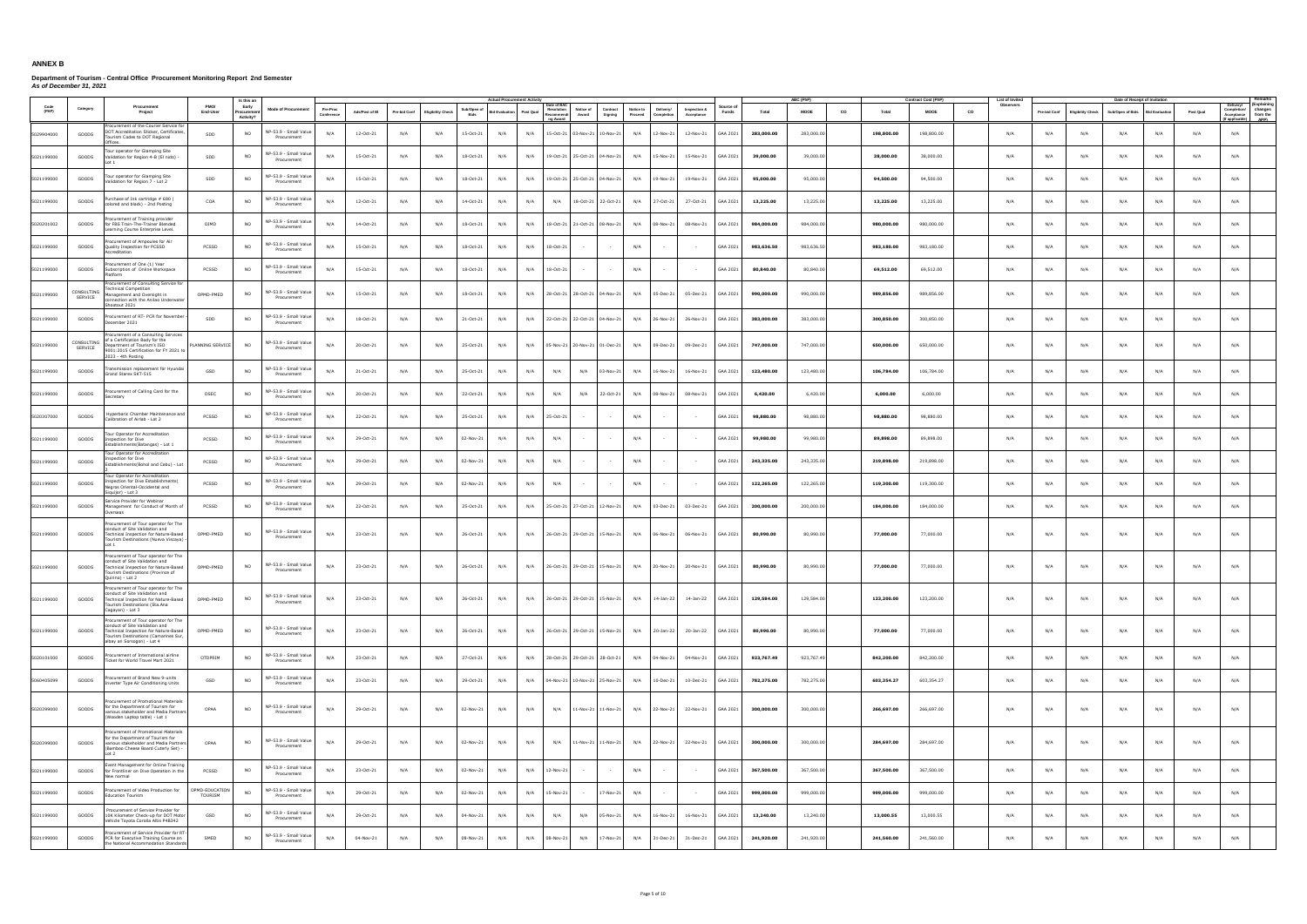|             |                       |                                                                                                                                                                       |                  | Is this a                       |                                      |                        |                |              |                          |                     | <b>Actual Procurement Activ</b> |           |                                                    |                                                                            |                                    |           |                            |                   |              | <b>ABC (PhF</b> |           |              | Contract Cost (PhP) | <b>List of Invite</b> |              |                          | Date of Receipt of Invitation |                      |           |                                                                                                           |
|-------------|-----------------------|-----------------------------------------------------------------------------------------------------------------------------------------------------------------------|------------------|---------------------------------|--------------------------------------|------------------------|----------------|--------------|--------------------------|---------------------|---------------------------------|-----------|----------------------------------------------------|----------------------------------------------------------------------------|------------------------------------|-----------|----------------------------|-------------------|--------------|-----------------|-----------|--------------|---------------------|-----------------------|--------------|--------------------------|-------------------------------|----------------------|-----------|-----------------------------------------------------------------------------------------------------------|
| (PAP)       | Category              | Procurement<br>Project                                                                                                                                                | PMO/<br>End-User | Early<br>Procureme<br>Activity? | <b>Mode of Procurement</b>           | Pre-Proc<br>Conference | Ads/Post of IB | Pre-bid Conf | <b>Eligibility Check</b> | Sub/Open of<br>Bids | lid Evaluation                  | Post Qual | Date of BAO<br>Resolution<br>Recommendi<br>a Award | Notice of<br>Contract<br>Award<br>Signing                                  | Notice to<br>Proceed<br>Completion | Delivery/ | Inspection &<br>Acceptance | Source o<br>Funds | Total        | <b>MOOE</b>     | co        | Total        | <b>MOOE</b>         | Observers<br>CO       | Pre-bid Conf | <b>Eligibility Check</b> | Sub/Open of Bids              | <b>Bid Evaluatio</b> | Post Qual | (Explaining<br>Delivery/<br>changes<br>Completion/<br>Acceptance from the<br><b>APP)</b><br>f applicable) |
| 5021199000  | CONSULTING<br>SERVICE | curement of Consulting service for<br>the Competition Software Development<br>for the Anilao Underwater Shootout                                                      | OPMD-PMED        | <b>NO</b>                       | NP-53.9 - Small Value<br>Procurement | N/A                    | 06-Nov-21      | N/A          | N/A                      | 09-Nov-21           | N/A                             | N/A       |                                                    | 23-Nov-21 25-Nov-21 29-Nov-21                                              | N/A<br>05-Dec-21                   |           | 05-Dec-21                  | GAA 2021          | 623,750.40   | 623,750.40      |           | 622,090.80   | 622,090.80          | N/A                   | N/A          | N/A                      | N/A                           | N/A                  | N/A       | N/A                                                                                                       |
| 50203070 00 | GOODS                 | ocurement of Online Psychological                                                                                                                                     | HRD              | N <sub>O</sub>                  | VP-53.9 - Small Value<br>Procurement | N/A                    | 05-Nov-21      | N/A          | N/A                      | 08-Nov-21           | N/A                             | N/A       | 08-Nov-21                                          | 24-Nov-21<br>$\sim$                                                        | N/A                                |           |                            | GAA 2021          | 154,500.00   | 154,500.00      |           | 150,000.00   | 150,000.00          | N/A                   | N/A          | N/A                      | N/A                           | N/A                  | N/A       | N/A                                                                                                       |
| 5021199000  | CONSULTING<br>SERVICE | curement of Consulting service fo<br>nderwater Video Content for Dive<br>lippines                                                                                     | OPMD - PMED      | NO.                             | VP-53.9 - Small Value<br>Procurement | N/A                    | 05-Nov-21      | N/A          | N/A                      | 08-Nov-21           | N/A                             | N/A       |                                                    | 23-Nov-21 23-Nov-21 24-Nov-21                                              | N/A                                | 31-Dec-21 | 31-Dec-21                  | GAA 2021          | 997,920.00   | 997,920.00      |           | 987,840.00   | 987,840.00          | N/A                   | N/A          | N/A                      | N/A                           | N/A                  | N/A       | N/A                                                                                                       |
| 5021199000  | GOODS                 | curement of Tour Operator for<br>apacity Building of OPAA                                                                                                             | OPMD - PMED      | <b>NO</b>                       | VP-53.9 - Small Value<br>Procurement | N/A                    | 05-Nov-21      | N/A          | N/A                      | 09-Nov-21           | N/A                             | N/A       |                                                    | 17-Nov-21 24-Nov-21 29-Nov-21                                              | N/A<br>04-Dec-21                   |           | 04-Dec-21                  | GAA 2021          | 150,000.00   | 150,000.00      |           | 139,000.00   | 139,000.00          | N/A                   | N/A          | N/A                      | N/A                           | N/A                  | N/A       | N/A                                                                                                       |
| 5021199000  | CONSULTING<br>SERVICE | rocurement of Consulting Service<br>or Boosting of PCSSD 's Facebook<br>age (PR and Social Media Marketing                                                            | PCSSD            | NO.                             | VP-53.9 - Small Value<br>Procurement | N/A                    | 06-Nov-21      | N/A          | N/A                      | 09-Nov-21           | N/A                             | N/A       | 14-Dec-21                                          |                                                                            | N/A                                |           |                            | GAA 2021          | 895,000.00   | 895,000.00      |           | 818,400.00   | 818,400.00          | N/A                   | N/A          | N/A                      | N/A                           | N/A                  | N/A       | N/A                                                                                                       |
| 5021199000  | GOODS                 | our operator for Product Development<br>Vorkshop for the spa therapist of DOT<br>credited Spa Establishment [PHASE<br>Filipino Brand of Wellness]                     | OPMD - MTWT      | NO.                             | NP-53.9 - Small Value<br>Procurement | N/A                    | 08-Nov-21      | N/A          | N/A                      | $11 - Nov-21$       | N/A                             | N/A       |                                                    | 12-Nov-21 14-Nov-21 19-Nov-21                                              | N/A<br>23-Nov-21                   |           | 23-Nov-21                  | GAA 2021          | 790,000.00   | 790,000.00      |           | 760,950.00   | 760,950.00          | N/A                   | N/A          | N/A                      | N/A                           | N/A                  | N/A       | N/A                                                                                                       |
| 5029905004  | GOODS                 | ocurement of Materials for the<br>enovation of DOT Central Office -<br>ledical Clinic                                                                                 | GSD              | NO                              | VP-53.9 - Small Value<br>Procurement | N/A                    | 17-Nov-21      | N/A          | N/A                      | 19-Nov-21           | N/A                             | N/A       | N/A                                                | 18-Nov-21 22-Nov-21                                                        | N/A                                | 26-Nov-21 | 26-Nov-21                  | GAA 2021          | 20,900.00    | 20,900.00       |           | 16,326.50    | 16,326.50           | N/A                   | N/A          | N/A                      | N/A                           | N/A                  | N/A       | N/A                                                                                                       |
| 50202010001 | GOODS                 | curement of One (1) Unit of<br>rojector and One (1) Unit of Mobile<br>rojector                                                                                        | <b>ITD</b>       | <b>NO</b>                       | VP-53.9 - Small Value<br>Procurement | N/A                    | 05-Nov-21      | N/A          | N/A                      | 09-Nov-21           | N/A                             | N/A       |                                                    | 15-Nov-21 16-Dec-21 27-Dec-21                                              | N/A<br>29-Dec-21                   |           | 29-Dec-21                  | CY 2020<br>Fund   | 79,702.00    |                 | 79,702.00 | 78,400.00    |                     | 78,400.00<br>N/A      | N/A          | N/A                      | N/A                           | N/A                  | N/A       | N/A                                                                                                       |
| 5021199000  | GOODS                 | ervice provider for RT-PCR for<br>ovember 9, 2021                                                                                                                     | OTDPRIM-TDP      | <b>NO</b>                       | IP-53.9 - Small Value<br>Procurement | N/A                    | 08-Nov-21      | N/A          | N/A                      | 08-Nov-21           | N/A                             | N/A       | N/A                                                | 09-Nov-21 09-Nov-21                                                        | N/A<br>10-Nov-21                   |           | 10-Nov-21                  | GAA 2021          | 8,000.00     | 8,000.00        |           | 6.720.00     | 6,720.00            | N/A                   | N/A          | N/A                      | N/A                           | N/A                  | N/A       | N/A                                                                                                       |
| 5021199000  | CONSULTING<br>SERVICE | rocurement of Consuting service for<br>Online Aviation Data Provider                                                                                                  | OPMD - ROUTES    | <b>NO</b>                       | VP-53.9 - Small Value<br>Procurement | 17-Nov-21              | 19-Nov-21      | N/A          | N/A                      | 22-Nov-21           | N/A                             | N/A       | 23-Nov-21                                          |                                                                            | N/A                                |           | $\sim$                     | GAA 2021          | 1,000,000.00 | 1,000,000.00    |           | 1,000,000.00 | 1,000,000.00        | N/A                   | N/A          | N/A                      | N/A                           | N/A                  | N/A       | N/A                                                                                                       |
| 5021199000  | GOODS                 | ocurement of Personal Protective<br>quipment (PPE) and Related Materials-<br>supplies for SMED and Accreditation<br>Officers Use - Lot 1 - 2nd Posting                | SMED             | NO.                             | IP-53.9 - Small Value<br>Procurement | N/A                    | 09-Nov-21      | N/A          | N/A                      | 12-Nov-21           | N/A                             | N/A       |                                                    | 24-Nov-21 26-Nov-21 29-Nov-21                                              | N/A                                | 05-Dec-21 | 05-Dec-21                  | GAA 2021          | 112,500.00   | 112,500.00      |           | 92,130.00    | 92,130.00           | N/A                   | N/A          | N/A                      | N/A                           | N/A                  | N/A       | N/A                                                                                                       |
| 5021199000  | GOODS                 | ocurement of Personal Protective<br>quipment (PPE) and Related Materials<br>Supplies for SMED and Accreditation<br>)fficers Use - Lot 2 - 2nd Posting                 | SMED             | NO                              | IP-53.9 - Small Value<br>Procurement | N/A                    | 09-Nov-21      | N/A          | N/A                      | 12-Nov-21           | N/A                             | N/A       |                                                    | 24-Nov-21 26-Nov-21 29-Nov-21                                              | N/A<br>05-Dec-21                   |           | 05-Dec-21                  | GAA 2021          | 32,850.00    | 32,850.00       |           | 24,808.50    | 24,808.50           | N/A                   | N/A          | N/A                      | N/A                           | N/A                  | N/A       | N/A                                                                                                       |
| 5021199000  | GOODS                 | ocurement of Personal Protective<br>quipment (PPE) and Related Materials<br>pplies for SMED and Accreditation<br>fficers Use - Lot 3 - 2nd Posting                    | SMED             |                                 | VP-53.9 - Small Value<br>Procurement | N/A                    | 09-Nov-21      | N/A          | N/A                      | 12-Nov-21           | N/A                             | N/A       |                                                    | 24-Nov-21 26-Nov-21 29-Nov-21                                              | N/A<br>05-Dec-21                   |           | 05-Dec-21                  | GAA 2021          | 258,750.00   | 258,750.00      |           | 27,972.00    | 27,972.00           | N/A                   | N/A          | N/A                      | N/A                           | N/A                  | N/A       | N/A                                                                                                       |
| 5021199000  | GOODS                 | Online Video Conferencing Platform for<br>ccreditation Inspection for Dive<br>stablishments - 2nd Posting                                                             | PCSSD            | NO.                             | VP-53.9 - Small Value<br>Procurement | N/A                    | 08-Nov-21      | N/A          | N/A                      | 09-Nov-21           | N/A                             | N/A       | N/A                                                | 25-Nov-21 09-Dec-21                                                        | N/A<br>10-Dec-21                   |           | 10-Dec-21                  | GAA 2021          | 17,538.00    | 17,538.00       |           | 17,538.00    | 17,538.00           | N/A                   | N/A          | N/A                      | N/A                           | N/A                  | N/A       | N/A                                                                                                       |
| 5021199000  | GOODS                 | ocurement of Tour operator for 8th<br>tegional Travel Fair hybrid Edition in<br>mboanga City - 2nd Posting                                                            | OPMD-MTWT        | <b>NO</b>                       | IP-53.9 - Small Value<br>Procurement | N/A                    | 12-Nov-21      | N/A          | N/A                      | 22-Nov-21           | N/A                             | N/A       |                                                    | 22-Nov-21 25-Nov-21 29-Nov-21 22-Nov-21 05-Dec-21                          |                                    |           | 05-Dec-21                  | GAA 2021          | 223,100.00   | 223,100.00      |           | 192,527.00   | 192,527.00          | N/A                   | N/A          | N/A                      | N/A                           | N/A                  | N/A       | N/A                                                                                                       |
| 5020399000  | GOODS                 | oduction Corporate Giveaways for                                                                                                                                      | OSEC             | NO.                             | VP-53.9 - Small Value<br>Procurement | N/A                    | 12-Nov-21      | N/A          | N/A                      | 15-Nov-21           | N/A                             | N/A       |                                                    | 17-Nov-21 18-Nov-21 27-Nov-21                                              | N/A<br>05-Dec-21                   |           | 05-Dec-21                  | GAA 2021          | 618,400.00   | 618,400.00      |           | 618,400.00   | 618,400.00          | N/A                   | N/A          | N/A                      | N/A                           | N/A                  | N/A       | N/A                                                                                                       |
| 5021199000  | GOODS                 | Purchase of Grosgrain Ribbon                                                                                                                                          | OSEC             | NO.                             | IP-53.9 - Small Value<br>Procurement | N/A                    | $11-Nov-21$    | N/A          | N/A                      | 15-Nov-21           | N/A                             | N/A       | N/A                                                | N/A<br>$15-Nov-21$                                                         | N/A                                | 24-Nov-21 | 24-Nov-21                  | GAA 2021          | 13,300.00    | 13,300.00       |           | 13,300.00    | 13,300.00           | N/A                   | N/A          | N/A                      | N/A                           | N/A                  | N/A       | N/A                                                                                                       |
| 5021199000  | GOODS                 | ocurement of 573 vials/units of<br>Juadrivalent Influenza Vaccine for DOT<br>Central Office including Regions IVB<br>and NCR Officials and Employees -<br>Ind Posting | HRD              | <b>NO</b>                       | VP-53.9 - Small Value<br>Procurement | N/A                    | 11-Nov-21      | N/A          | N/A                      | 15-Nov-21           | N/A                             | N/A       |                                                    | 18-Nov-21 20-Nov-21 01-Dec-21                                              | N/A<br>06-Dec-21                   |           | 06-Dec-21                  | GAA 2021          | 546,000.00   | 546,000.00      |           | 457,254.00   | 457,254.00          | N/A                   | N/A          | N/A                      | N/A                           | N/A                  | N/A       | N/A                                                                                                       |
| 5021199000  | GOODS                 | our operator for Site Visit of the World<br>ravel and Tourism Council (WTTC)                                                                                          | OTDPRIM          | N <sub>O</sub>                  | VP-53.9 - Small Value<br>Procurement | N/A                    | 12-Nov-21      | N/A          | N/A                      | $16-Nov-21$         | N/A                             | N/A       |                                                    | 16-Nov-21 22-Nov-21 21-Nov-21                                              | N/A<br>30-Nov-21                   |           | 30-Nov-21                  | GAA 2021          | 807,780.00   | 807,780.00      |           | 775,000.00   | 775,000.00          | N/A                   | N/A          | N/A                      | N/A                           | N/A                  | N/A       | N/A                                                                                                       |
| 5021199000  | GOODS                 | Tour Operator for Philippine Health and<br>Care Program and Wellness Workation<br>rogram                                                                              | OPMD-MTWT        |                                 | NP-53.9 - Small Value<br>Procurement | N/A                    | 13-Nov-21      | N/A          | N/A                      | 16-Nov-21           | N/A                             | N/A       |                                                    | 16-Nov-21   16-Nov-21   03-Dec-21   N/A   07-Dec-21   07-Dec-21   GAA 2021 |                                    |           |                            |                   | 662,400.00   | 662,400.00      |           | 583,800.00   | 583,800.00          | N/A                   | N/A          |                          | N/A                           | N/A                  | N/A       | N/A                                                                                                       |
| 5021199000  | GOODS                 | vent Management for Philippine<br>Health and Care Program and Wellness<br>orkation Program                                                                            | OPMD-MTWT        | <b>NO</b>                       | VP-53.9 - Small Value<br>Procurement | N/A                    | 13-Nov-21      | N/A          | N/A                      | 16-Nov-21           | N/A                             | N/A       |                                                    | 16-Nov-21 16-Nov-21 03-Dec-21                                              | N/A                                | 07-Dec-21 | 07-Dec-21                  | GAA 2021          | 700,000.00   | 700,000.00      |           | 700,000.00   | 700,000.00          | N/A                   | N/A          | N/A                      | N/A                           | N/A                  | N/A       | N/A                                                                                                       |
| 5021199000  | GOODS                 | our Operator for Hosting APEC<br>Vomen and Young Empowerment in<br>avel and Tourism Industry                                                                          | OTDPRIM          | <b>NO</b>                       | VP-53.9 - Small Value<br>Procurement | N/A                    | 18-Nov-21      | N/A          | N/A                      | 22-Nov-21           | N/A                             | N/A       |                                                    | 22-Nov-21 23-Nov-21 27-Dec-21                                              | N/A<br>$\sim$                      |           | $\sim$                     | GAA 2021          | 598,700.00   | 598,700.00      |           | 580,700.00   | 580,700.00          | N/A                   | N/A          | N/A                      | N/A                           | N/A                  | N/A       | N/A                                                                                                       |
| 5021199000  | GOODS                 | ent Management for Hosting APEC<br>Vomen and Young Empowerment in<br>ravel and Tourism Industry                                                                       | OTDPRIM          | <b>NO</b>                       | VP-53.9 - Small Value<br>Procurement | N/A                    | 18-Nov-21      | N/A          | N/A                      | 22-Nov-21           | N/A                             | N/A       |                                                    | 22-Nov-21 24-Nov-21 15-Dec-21                                              | N/A                                | 17-Dec-21 | 17-Dec-21                  | GAA 2021          | 550,000.00   | 550,000.00      |           | 527,000.00   | 527,000.00          | N/A                   | N/A          | N/A                      | N/A                           | N/A                  | N/A       | N/A                                                                                                       |
| 5021199000  | GOODS                 | our operator for Coverage of the DO<br>Kain Na 2021 and Media<br>amiliarization Tour and Press<br>nference                                                            | OPAA             | NO.                             | VP-53.9 - Small Value<br>Procurement | N/A                    | 18-Nov-21      | N/A          | N/A                      | 22-Nov-21           | N/A                             | N/A       |                                                    | 23-Nov-21 24-Nov-21 15-Dec-21                                              | N/A                                | 17-Dec-21 | 17-Dec-21                  | GAA 2021          | 350,000.00   | 350,000.00      |           | 225,200.00   | 225,200.00          | N/A                   | N/A          | N/A                      | N/A                           | N/A                  | N/A       | N/A                                                                                                       |
| 5021199000  | GOODS                 | our operator for Site Inspection of<br>estern Visayas Ports and Cruise<br>Destinations for Asia Cruise<br>ooperation                                                  | OPMD - CRUISE    | <b>NO</b>                       | VP-53.9 - Small Value<br>Procurement | N/A                    | 17-Nov-21      | N/A          | N/A                      | 22-Nov-21           | N/A                             | N/A       |                                                    | 23-Nov-21 24-Nov-21 26-Nov-21                                              | N/A<br>26-Nov-21                   |           | 26-Nov-21                  | GAA 2021          | 625,000.00   | 625,000.00      |           | 600,000.00   | 600,000.00          | N/A                   | N/A          | N/A                      | N/A                           | N/A                  | N/A       | N/A                                                                                                       |
| 5021199000  | GOODS                 | our Operator for WTTC Safe Travels<br>tamp Monitoring and Forum                                                                                                       | OTDPRIM - PFICD  | NO.                             | VP-53.9 - Small Value<br>Procurement | N/A                    | 17-Nov-21      | N/A          | N/A                      | 22-Nov-21           | N/A                             | N/A       |                                                    | 22-Nov-21 23-Nov-21 23-Nov-21                                              | N/A                                | 14-Dec-21 | 14-Dec-21                  | GAA 2021          | 660,760.00   | 660,760.00      |           | 593,400.00   | 593,400.00          | N/A                   | N/A          | N/A                      | N/A                           | N/A                  | N/A       | N/A                                                                                                       |
| 5021199000  | GOODS                 | vent Management for WTTC Safe<br>ravels Stamp Monitoring and Forum                                                                                                    | OTDPRIM - PFICD  | NO.                             | VP-53.9 - Small Value<br>Procurement | N/A                    | 17-Nov-21      | N/A          | N/A                      | 22-Nov-21           | N/A                             | N/A       |                                                    | 22-Nov-21 23-Nov-21 25-Nov-21                                              | N/A<br>26-Nov-21                   |           | 26-Nov-21                  | GAA 2021          | 999,000.00   | 999,000.00      |           | 797,000.00   | 797,000.00          | N/A                   | N/A          | N/A                      | N/A                           | N/A                  | N/A       | N/A                                                                                                       |
| 5021199000  | GOODS                 | ocurement of Tour Operator for Dive<br>Certification of Community Guides in<br>orsogor                                                                                | OPMD - PMED      | <b>NO</b>                       | IP-53.9 - Small Value<br>Procurement | N/A                    | 18-Nov-21      | N/A          | N/A                      | 22-Nov-21           | N/A                             | N/A       |                                                    | 24-Nov-21 26-Nov-21 16-Dec-21                                              | N/A<br>22-Dec-21                   |           | 22-Dec-21                  | GAA 2021          | 973,529.60   | 973,529.60      |           | 948,500.00   | 948,500.00          | N/A                   | N/A          | N/A                      | N/A                           | N/A                  | N/A       | N/A                                                                                                       |
| 5021199000  | GOODS                 | epair of Glass Door for DOT Main<br><b>Itrance</b>                                                                                                                    | GSD              | NO.                             | IP-53.9 - Small Value<br>Procurement | N/A                    | 16-Nov-21      | N/A          | N/A                      | 19-Nov-21           | N/A                             | N/A       | N/A                                                | N/A<br>20-Nov-21                                                           | N/A                                | 27-Nov-21 | 27-Nov-21                  | GAA 2021          | 8,050.00     | 8,050.00        |           | 7,800.00     | 7,800.00            | N/A                   | N/A          | N/A                      | N/A                           | N/A                  | N/A       | N/A                                                                                                       |
| 5021199000  | GOODS                 | our operator for Dive Spotter Training<br>ogram in Puerto Galera                                                                                                      | OPMD-DIVE        | NO.                             | VP-53.9 - Small Value<br>Procurement | N/A                    | 19-Nov-21      | N/A          | N/A                      | 22-Nov-21           | N/A                             | N/A       |                                                    | 24-Nov-21 26-Nov-21 13-Dec-21                                              | N/A                                | 24-Dec-21 | 24-Dec-21                  | GAA 2021          | 986,016.00   | 986,016.00      |           | 896,000.00   | 896,000.00          | N/A                   | N/A          | N/A                      | N/A                           | N/A                  | N/A       | N/A                                                                                                       |
| 5021199000  | GOODS                 | Service provider for RT-PCR on Nov 21,                                                                                                                                | OTDPRIM          | NO.                             | VP-53.9 - Small Value<br>Procurement | N/A                    | 18-Nov-21      | N/A          | N/A                      | 19-Nov-21           | N/A                             | N/A       | N/A                                                | N/A<br>19-Nov-21                                                           | N/A<br>20-Nov-21                   |           | 20-Nov-21                  | GAA 2021          | 8,000.00     | 8,000.00        |           | 6,000.00     | 6,000.00            | N/A                   | N/A          | N/A                      | N/A                           | N/A                  | N/A       | N/A                                                                                                       |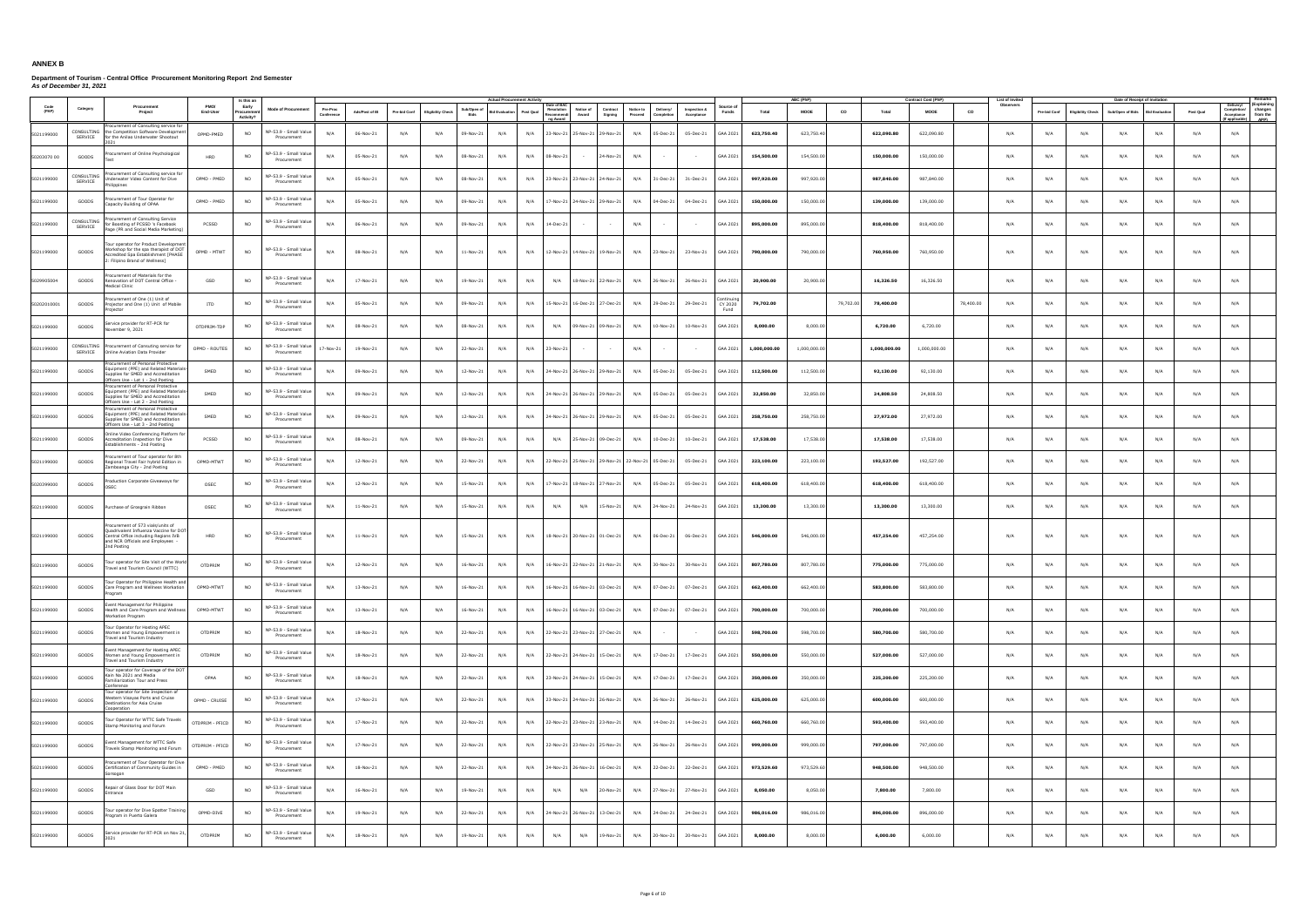|               |          |                                                                                                                                              |                         | Is this an                       |                                      |                       |                |              |                          |                            | <b>Actual Procurement Activity</b> |           |                                                                          |                     |                                                 |                            |                 |                        | ABC (PhP)   |    |            | Contract Cost (PhP) |    | List of Invite |                     |                          | Date of Receipt of Invitati |                      |           |                                                                                                 |
|---------------|----------|----------------------------------------------------------------------------------------------------------------------------------------------|-------------------------|----------------------------------|--------------------------------------|-----------------------|----------------|--------------|--------------------------|----------------------------|------------------------------------|-----------|--------------------------------------------------------------------------|---------------------|-------------------------------------------------|----------------------------|-----------------|------------------------|-------------|----|------------|---------------------|----|----------------|---------------------|--------------------------|-----------------------------|----------------------|-----------|-------------------------------------------------------------------------------------------------|
| Code<br>(PAP) | Category | Procurement<br>Project                                                                                                                       | End-User                | Early<br>Procuremer<br>Activity? | <b>Mode of Procurement</b>           | Pre-Proc<br>Conferent | Ads/Post of IB | Pre-bid Conf | <b>Eligibility Check</b> | Sub/Open of<br><b>Bids</b> | <b>Bid Evaluation</b>              | Post Qual | Date of BAO<br>Resolution<br>Notice of<br>Award<br>Recommend<br>no Award | Contract<br>Signing | Notice to<br>Delivery/<br>Proceed<br>Completion | Inspection &<br>Acceptance | Source<br>Funds | Total                  | <b>MOOE</b> | co | Total      | <b>MOOE</b>         | co | Observers      | <b>Pre-bid Conf</b> | <b>Eligibility Check</b> | Sub/Open of Bids            | <b>Bid Evaluatio</b> | Post Qual | (Explaining<br>Delivery/<br>Completion/ changes<br>Acceptance from the<br>f annlicable)<br>APP) |
| 5021199000    | GOODS    | Service provider for RT-PCR for Various<br>projects - Lot 1                                                                                  | SMED                    | <b>NO</b>                        | NP-53.9 - Small Value<br>Procurement | N/A                   | 20-Nov-21      | N/A          | N/A                      | 23-Nov-21                  | N/A                                | N/A       | 23-Nov-21 23-Nov-21 25-Nov-21                                            |                     | N/A<br>31-Dec-21                                | 31-Dec-21                  |                 | GAA 2021<br>33,600.00  | 33,600.00   |    | 33,400.00  | 33,400.00           |    | N/A            | N/A                 | N/A                      | N/A                         | N/A                  | N/A       | N/A                                                                                             |
| 5021199000    | GOODS    | Service provider for RT-PCR for Various<br>projects - Lot 2                                                                                  | SMED                    | <b>NO</b>                        | NP-53.9 - Small Value<br>Procurement | N/A                   | 20-Nov-21      | N/A          | N/A                      | 23-Nov-21                  | N/A                                | N/A       | 23-Nov-21 23-Nov-21 25-Nov-21                                            |                     | N/A<br>31-Dec-21                                | 31-Dec-21                  |                 | GAA 2021<br>77,280.00  | 77,280.00   |    | 76,820.00  | 76,820.00           |    | N/A            | N/A                 | N/A                      | N/A                         | N/A                  | N/A       | N/A                                                                                             |
| 5021199000    | GOODS    | Service provider for RT-PCR for Variou<br>projects - Lot 3                                                                                   | SMED                    | <b>NO</b>                        | NP-53.9 - Small Value<br>Procurement | N/A                   | 20-Nov-21      | N/A          | N/A                      | 23-Nov-21                  | N/A                                | N/A       | 23-Nov-21 23-Nov-21 25-Nov-21                                            |                     | N/A<br>31-Dec-21                                | 31-Dec-21                  | GAA 2021        | 63,840.00              | 63,840.00   |    | 63,460.00  | 63,460.00           |    | N/A            | N/A                 | N/A                      | N/A                         | N/A                  | N/A       | N/A                                                                                             |
| 5021199000    | GOODS    | Service provider for RT-PCR for Various<br>rojects - Lot 4                                                                                   | SMED                    | <b>NO</b>                        | NP-53.9 - Small Value<br>Procurement | N/A                   | 20-Nov-21      | N/A          | N/A                      | 23-Nov-21                  | N/A                                | N/A       | 23-Nov-21 23-Nov-21 25-Nov-21                                            |                     | N/A<br>31-Dec-21                                | 31-Dec-21                  | GAA 2021        | 63,840.00              | 63,840.00   |    | 63,745.00  | 63,745.00           |    | N/A            | N/A                 | N/A                      | N/A                         | N/A                  | N/A       | N/A                                                                                             |
| 5021199000    | GOODS    | Service provider for RT-PCR for Various<br>rojects - Lot 5                                                                                   | SMED                    | <b>NO</b>                        | NP-53.9 - Small Value<br>Procurement | N/A                   | 20-Nov-21      | N/A          | N/A                      | 23-Nov-21                  | N/A                                | N/A       | 23-Nov-21 23-Nov-21 25-Nov-21                                            |                     | N/A<br>31-Dec-21                                | 31-Dec-21                  | GAA 2021        | 20,160.00              | 20,160.00   |    | 2,040.00   | 2,040.00            |    | N/A            | N/A                 | N/A                      | N/A                         | N/A                  | N/A       | N/A                                                                                             |
| 5020301000    | GOODS    | epair and Replacement of Automotive<br>Air Conditioning for Toyota Fortuner<br>VSO-219 - 2nd Posting                                         | GSD                     | <b>NO</b>                        | NP-53.9 - Small Value<br>Procurement | N/A                   | 24-Nov-21      | N/A          | N/A                      | 26-Nov-21                  | N/A                                | N/A       | N/A<br>N/A                                                               | 29-Nov-21           | N/A<br>09-Dec-21                                | 09-Dec-21                  | GAA 2021        | 27,020.00              | 27,020.00   |    | 25,844.00  | 25,844.00           |    | N/A            | N/A                 | N/A                      | N/A                         | N/A                  | N/A       | N/A                                                                                             |
| 5020301000    | GOODS    | eventive Maintenance for 20000km<br>check up for Toyota Hi Ace Grandia GL<br>P4K461                                                          | GSD                     | <b>NO</b>                        | NP-53.9 - Small Value<br>Procurement | N/A                   | 24-Nov-21      | N/A          | N/A                      | 25-Nov-21                  | N/A                                | N/A       | N/A<br>N/A                                                               | 26-Nov-21           | N/A<br>09-Dec-21                                | 09-Dec-21                  |                 | GAA 2021<br>19,506.00  | 19,506.00   |    | 19,157.64  | 19,157.64           |    | N/A            | N/A                 | N/A                      | N/A                         | N/A                  | N/A       | N/A                                                                                             |
| 5020102000    | GOODS    | rocurement of International Airline<br><b>Tickets for Madrid and Barcelona, Spai</b><br>Nov.28-Dec. 07, 2021 (24th Session of<br><b>NWTO</b> | OTDPRIM                 | <b>NO</b>                        | NP-53.9 - Small Value<br>Procurement | N/A                   | 21-Nov-21      | N/A          | N/A                      | 25-Nov-21                  | N/A                                |           | N/A 25-Nov-21 26-Nov-21 27-Nov-21                                        |                     | N/A<br>07-Dec-21                                | 07-Dec-21                  | GAA 2021        | 807,178.32             | 807,178.32  |    | 744,240.00 | 744,240.00          |    | N/A            | N/A                 | N/A                      | N/A                         | N/A                  | N/A       | N/A                                                                                             |
| 5020301000    | GOODS    | reventive Maintenance for 110K km<br>check up for 2018 Toyota Innova A3                                                                      | GSD                     | NO.                              | NP-53.9 - Small Value<br>Procurement | N/A                   | 29-Nov-21      | N/A          | N/A                      | 02-Dec-21                  | N/A                                | N/A       | N/A<br>N/A                                                               | 03-Dec-21           | N/A<br>$10$ -Dec-21                             | 10-Dec-21                  |                 | GAA 2021<br>35,955.00  | 35,955.00   |    | 24,424.75  | 24,424.75           |    | N/A            | N/A                 | N/A                      | N/A                         | N/A                  | N/A       | N/A                                                                                             |
| 5021199000    | GOODS    | Tour operator for Pilot Testing of<br>cotourism Statistical Framework                                                                        | OTDPRIM                 | <b>NO</b>                        | NP-53.9 - Small Value<br>Procurement | N/A                   | 30-Nov-21      | N/A          | N/A                      | 03-Dec-21                  | N/A                                | N/A       | 03-Dec-21 07-Dec-21 09-Dec-21                                            |                     | N/A<br>15-Dec-21                                | 15-Dec-21                  |                 | 351,178.00<br>GAA 2021 | 351,178.00  |    | 332,000.00 | 332,000.00          |    | N/A            | N/A                 | N/A                      | N/A                         | N/A                  | N/A       | N/A                                                                                             |
| 5029903000    | GOODS    | Catering Service for the conduct of<br><b>Third Party Audit</b>                                                                              | <b>LANNING SERVICE</b>  | <b>NO</b>                        | NP-53.9 - Small Value<br>Procurement | N/A                   | 30-Nov-21      | N/A          | N/A                      | 03-Dec-21                  | N/A                                | N/A       | 03-Dec-21 10-Dec-21 10-Dec-21                                            |                     | N/A<br>10-Dec-21                                | 10-Dec-21                  | GAA 2021        | 163,200.00             | 163,200.00  |    | 159,000.00 | 159,000.00          |    | N/A            | N/A                 | N/A                      | N/A                         | N/A                  | N/A       | N/A                                                                                             |
| 5021199000    | GOODS    | Catering services for ARTA hybrid<br>eminar                                                                                                  | LAS                     | <b>NO</b>                        | P-53.9 - Small Value<br>Procurement  | N/A                   | 07-Dec-21      | N/A          | N/A                      | 10-Dec-21                  | N/A                                | N/A       | N/A                                                                      | 15-Dec-21 15-Dec-21 | N/A<br>17-Dec-21                                | 17-Dec-21                  | GAA 2021        | 37,400.00              | 37,400.00   |    | 37,400.00  | 37,400.00           |    | N/A            | N/A                 | N/A                      | N/A                         | N/A                  | N/A       | N/A                                                                                             |
| 5021199000    | GOODS    | our operator for the conduct of Third<br>Party Audit                                                                                         | <b>I ANNING SERVICE</b> | <b>NO</b>                        | NP-53.9 - Small Value<br>Procurement | N/A                   | 04-Dec-21      | N/A          | N/A                      | $07$ -Dec-21               | N/A                                | N/A       | 07-Dec-21 07-Dec-21                                                      | 08-Dec-21           | N/A<br>10-Dec-21                                | 10-Dec-21                  | GAA 2021        | 143,400.00             | 143,400.00  |    | 119,770.00 | 119,770.00          |    | N/A            | N/A                 | N/A                      | N/A                         | N/A                  | N/A       | N/A                                                                                             |
| 5020201002    | GOODS    | raining Provider for conduct of<br>PTGQualEx Writeshop                                                                                       | OIMD                    | <b>NO</b>                        | NP-53.9 - Small Value<br>Procurement | N/A                   | 07-Dec-21      | N/A          | N/A                      | 10-Dec-21                  | N/A                                | N/A       | 20-Dec-21                                                                |                     | N/A                                             |                            | GAA 2021        | 844,560.00             | 844,560.00  |    | 833,000.00 | 833,000.00          |    | N/A            | N/A                 | N/A                      | N/A                         | N/A                  | N/A       | N/A                                                                                             |
| 5021199000    | GOODS    | Service Provider for RT-PCR on<br>ovember 07, 2021                                                                                           | OTDPRIM                 | <b>NO</b>                        | NP-53.9 - Small Value<br>Procurement | N/A                   | 06-Dec-21      | N/A          | N/A                      | 06-Dec-21                  | N/A                                | N/A       | N/A<br>N/A                                                               | 06-Dec-21           | N/A<br>07-Dec-21                                | 07-Dec-21                  | GAA 2021        | 9,900.00               | 9,900.00    |    | 9,900.00   | 9,900.00            |    | N/A            | N/A                 | N/A                      | N/A                         | N/A                  | N/A       | N/A                                                                                             |
| 5020201002    | GOODS    | ocurement of Training Provider for<br>MICE 103 Training                                                                                      | OIMD                    | <b>NO</b>                        | P-53.9 - Small Value<br>Procurement  | N/A                   | 08-Dec-21      | N/A          | N/A                      | 13-Dec-21                  | N/A                                | N/A       | 13-Dec-21                                                                |                     | N/A                                             |                            | GAA 2021        | 500,000.00             | 500,000.00  |    | 500,000.00 | 500,000.00          |    | N/A            | N/A                 | N/A                      | N/A                         | N/A                  | N/A       | N/A                                                                                             |
| 5021199000    | GOODS    | ocurement of Corporate giveaways<br>or Stakeholder Appreciation- Lot 1                                                                       | LLU                     | <b>NO</b>                        | NP-53.9 - Small Value<br>Procurement | N/A                   | 08-Dec-21      | N/A          | N/A                      | 13-Dec-21                  | N/A                                | N/A       | 13-Dec-21 17-Dec-21 21-Dec-21                                            |                     | N/A<br>22-Dec-21                                | 22-Dec-21                  | GAA 2021        | 200,000.00             | 200,000.00  |    | 198,800.00 | 198,800.00          |    | N/A            | N/A                 | N/A                      | N/A                         | N/A                  | N/A       | N/A                                                                                             |
| 5021199000    | GOODS    | ocurement of Corporate giveaways<br>or Stakeholder Appreciation- Lot 2                                                                       | LLU                     | <b>NO</b>                        | NP-53.9 - Small Value<br>Procurement | N/A                   | 08-Dec-21      | N/A          | N/A                      | 13-Dec-21                  | N/A                                | N/A       | 13-Dec-21 17-Dec-21 21-Dec-21                                            |                     | N/A<br>22-Dec-21                                | 22-Dec-21                  | GAA 2021        | 150,000.00             | 150,000.00  |    | 149,100.00 | 149,100.00          |    | N/A            | N/A                 | N/A                      | N/A                         | N/A                  | N/A       | N/A                                                                                             |
| 5029905003    | GOODS    | ocurement of Van hire for OTSR Year<br>End Assessment and Strategic Planning<br>Workshon                                                     | OTSR                    | <b>NO</b>                        | NP-53.9 - Small Value<br>Procurement | N/A                   | 08-Dec-21      | N/A          | N/A                      | 13-Dec-21                  | N/A                                | N/A       | 13-Dec-21 16-Dec-21 18-Dec-21                                            |                     | N/A<br>22-Dec-21                                | 22-Dec-21                  | GAA 2021        | 59,850.00              | 59,850.00   |    | 57,000.00  | 57,000.00           |    | N/A            | N/A                 | N/A                      | N/A                         | N/A                  | N/A       | N/A                                                                                             |
| 5020301000    | GOODS    | ocurement of Service provider for<br>65K Kilometer Check-Up for DOT Motor<br>Vehickle Toyota Innova SLA-744                                  | MINDANAO-<br>PALAWAN    | <b>NO</b>                        | NP-53.9 - Small Value<br>Procurement | N/A                   | 07-Dec-21      | N/A          | N/A                      | 09-Dec-21                  | N/A                                | N/A       | N/A<br>N/A                                                               | 10-Dec-21           | N/A<br>17-Dec-21                                | 17-Dec-21                  |                 | GAA 2021<br>33,104.00  | 33,104.00   |    | 29,868.00  | 29,868.00           |    | N/A            | N/A                 | N/A                      | N/A                         | N/A                  | N/A       | N/A                                                                                             |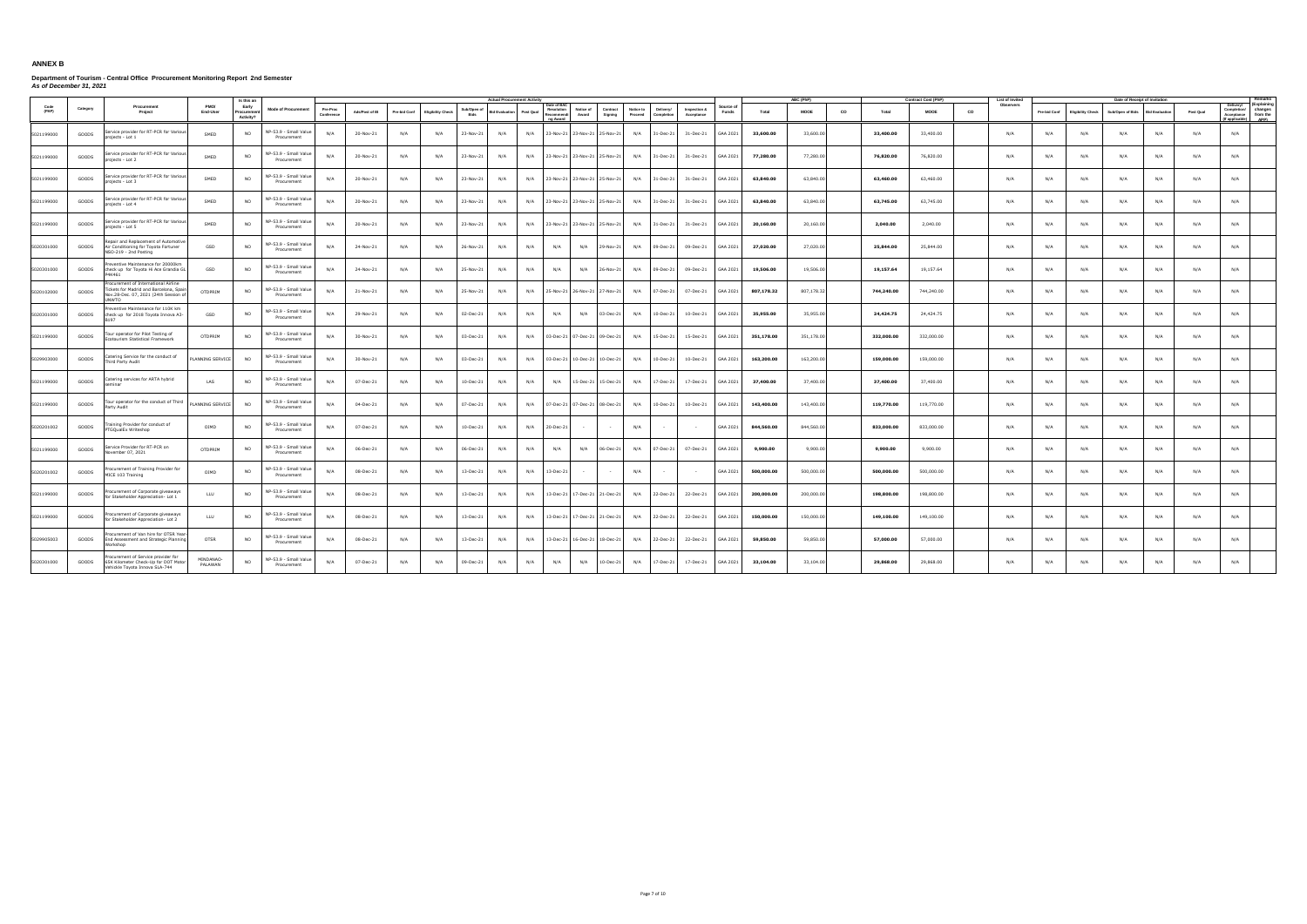|               |          |                                                                                                                                      |                  | Is this an                        |                                      |                        |                |              |                          |                     | <b>Actual Procurement Activity</b> |                                                    |                                   |                     |                                                 |                            |                    |            | ABC (PhP)   |           |            | <b>Contract Cost (PhP)</b> | List of Invite  |              |                          | Date of Receipt of Invitation   |     |           |                                                                                                |
|---------------|----------|--------------------------------------------------------------------------------------------------------------------------------------|------------------|-----------------------------------|--------------------------------------|------------------------|----------------|--------------|--------------------------|---------------------|------------------------------------|----------------------------------------------------|-----------------------------------|---------------------|-------------------------------------------------|----------------------------|--------------------|------------|-------------|-----------|------------|----------------------------|-----------------|--------------|--------------------------|---------------------------------|-----|-----------|------------------------------------------------------------------------------------------------|
| Code<br>(PAP) | Category | Procurement<br>Project                                                                                                               | PMO/<br>End-User | Early<br>Procurement<br>Activity? | <b>Mode of Procurement</b>           | Pre-Proc<br>Conference | Ads/Post of IB | Pre-bid Conf | <b>Eligibility Check</b> | Sub/Open of<br>Bids | <b>Bid Evaluation</b>              | Date of BAC<br>Post Qual<br>Recommendi<br>ng Award | Resolution Notice of<br>Award     | Contract<br>Signing | Notice to<br>Delivery/<br>Proceed<br>Completion | Inspection &<br>Acceptance | Source of<br>Funds | Total      | <b>MOOE</b> | <b>CO</b> | Total      | <b>MOOE</b>                | Observers<br>co | Pre-bid Conf | <b>Eligibility Check</b> | Sub/Open of Bids Bid Evaluation |     | Post Qual | (Explaining<br>Delivery/<br>Completion/ changes<br>Acceptance from the<br>(If applicable) APP) |
| 5021199000    | GOODS    | upply and Delivery of Fifty-One (51)<br>units Emergency LED Light                                                                    | GSD              | NO.                               | NP-53.9 - Small Value<br>Procurement | N/A                    | 08-Dec-21      | N/A          | N/A                      | 13-Dec-21           | N/A                                | N/A<br>14-Dec-21                                   | N/A                               | $31 - Dec-21$       | N/A                                             |                            | GAA 2021           | 131,325.00 | 131,325.00  |           | 119,850.00 | 119,850.00                 | N/A             | N/A          | N/A                      | N/A                             | N/A | N/A       | N/A                                                                                            |
| 5021199000    | GOODS    | procurement of Tour operator for<br>Capacity Building Workshop for the<br>Development of the Boracay Culture of<br>/ellness Program. | OPMD             | <b>NO</b>                         | NP-53.9 - Small Value<br>Procurement | N/A                    | 11-Dec-21      | N/A          | N/A                      | 14-Dec-21           | N/A                                | N/A<br>17-Dec-21                                   | <b>Contract Contract Contract</b> | $\sim$              | N/A<br>$\sim$                                   | $\sim$                     | GAA 2021           | 902,000.00 | 902,000.00  |           | 809,800.00 | 809,800.00                 | N/A             | N/A          | N/A                      | N/A                             | N/A | N/A       | N/A                                                                                            |
| 5021199000    | GOODS    | ocurement of Event management for<br>Online Consultation Workshop<br>lational Education Stake Holder                                 | OPMD - EDUCATION | <b>NO</b>                         | NP-53.9 - Small Value<br>Procurement | N/A                    | 14-Dec-21      | N/A          | N/A                      | 17-Dec-21           | N/A                                | N/A                                                | 17-Dec-21 18-Dec-21 27-Dec-21     |                     | N/A                                             | 31-Dec-21 31-Dec-21        | GAA 2021           | 700,000.00 | 700,000.00  |           | 700,000.00 | 700,000.00                 | N/A             | N/A          | N/A                      | N/A                             | N/A | N/A       | N/A                                                                                            |
| 5021199000    | GOODS    | rocurement of Catering Service for<br>AS Year-end Assesment and Planning                                                             | LAS              | <b>NO</b>                         | NP-53.9 - Small Value<br>Procurement | N/A                    | 14-Dec-21      | N/A          | N/A                      | 16-Dec-21           | N/A                                | N/A<br>N/A                                         |                                   | 15-Dec-21 16-Dec-21 | N/A<br>27-Dec-21                                | 27-Dec-21                  | GAA 2021           | 15,200.00  | 15,200.00   |           | 15,200.00  | 15,200.00                  | N/A             | N/A          | N/A                      | N/A                             | N/A | N/A       | N/A                                                                                            |
| 5020301000    | GOODS    | epair and Replacement for<br>utomotive Air Condition for Toyota<br>nova SKR 910                                                      | OIMD             | <b>NO</b>                         | NP-53.9 - Small Value<br>Procurement | N/A                    | 14-Dec-21      | N/A          | N/A                      | 16-Dec-21           | N/A                                | N/A<br>N/A                                         | N/A                               | 17-Dec-21           | N/A<br>28-Dec-21                                | 28-Dec-21                  | GAA 2021           | 46,893.00  | 46,893.00   |           | 40,062.40  | 40,062.40                  | N/A             | N/A          | N/A                      | N/A                             | N/A | N/A       | N/A                                                                                            |
| 5021199000    | GOODS    | our operator for Year-End<br>Assessment and Strategic Planning<br>orkshon                                                            | OPMD             | <b>NO</b>                         | NP-53.9 - Small Value<br>Procurement | N/A                    | 14-Dec-21      | N/A          | N/A                      | 17-Dec-21           | N/A                                | N/A                                                | 17-Dec-21 17-Dec-21 20-Dec-21     |                     | N/A<br>23-Dec-21                                | 23-Dec-21 GAA 2021         |                    | 909,636.00 | 909,636.00  |           | 767,200.00 | 767,200.00                 | N/A             | N/A          | N/A                      | N/A                             | N/A | N/A       | N/A                                                                                            |
| 5021199000    | GOODS    | Catering Service for FMS Year-end<br>ssessment and Strategic Planning<br>/orkshop                                                    | <b>FMS</b>       | <b>NO</b>                         | IP-53.9 - Small Value<br>Procurement | N/A                    | 16-Dec-21      | N/A          | N/A                      | 20-Dec-21           | N/A                                | N/A                                                | 20-Dec-21 20-Dec-21 21-Dec-21     |                     | N/A<br>22-Dec-21                                | 22-Dec-21                  | GAA 2021           | 104,000.00 | 104,000.00  |           | 65,000.00  | 65,000.00                  | N/A             | N/A          | N/A                      | N/A                             | N/A | N/A       | N/A                                                                                            |
| 5021199000    | GOODS    | ocurement of Busted lights for<br>itocknile                                                                                          | GSD              | NO.                               | NP-53.9 - Small Value<br>Procurement | N/A                    | 16-Dec-21      | N/A          | N/A                      | 21-Dec-21           | N/A                                | N/A<br>22-Dec-21                                   | N/A                               | 31-Dec-21           | N/A                                             |                            | GAA 2021           | 319,000.00 | 319,000.00  |           | 298,000.00 | 298,000.00                 | N/A             | N/A          | N/A                      | N/A                             | N/A | N/A       | N/A                                                                                            |
| 5020301000    | GOODS    | urchase of Battery 3SMF (Toyota<br>nova Gas SKR-929)                                                                                 | GSD              | <b>NO</b>                         | NP-53.9 - Small Value<br>Procurement | N/A                    | 15-Dec-21      | N/A          | N/A                      | 17-Dec-21           | N/A                                | N/A<br>N/A                                         | N/A                               | 22-Dec-21           | N/A<br>27-Dec-21                                | 27-Dec-21                  | GAA 2021           | 7,700.00   | 7,700.00    |           | 6,874.00   | 6,874.00                   | N/A             | N/A          | N/A                      | N/A                             | N/A | N/A       | N/A                                                                                            |
| 5021199000    | GOODS    | rocurement of Event Management fo<br>the Nature-Based Tourism Online<br>ublication Consultation and<br><b>Jorkshop</b>               | OPMD - PMED      | <b>NO</b>                         | NP-53.9 - Small Value<br>Procurement | N/A                    | 21-Dec-21      | N/A          | N/A                      | 24-Dec-21           | N/A                                | N/A                                                | 27-Dec-21 27-Dec-21 31-Dec-21     |                     | N/A                                             |                            | GAA 2021           | 990,000.00 | 990,000.00  |           | 897,000.00 | 897,000.00                 | N/A             | N/A          | N/A                      | N/A                             | N/A | N/A       | N/A                                                                                            |
| 5020301000    | GOODS    | ervice provider for the Change oil of<br>Hyundai Aerospace Shuttle Bus<br>CWZ541                                                     | GSD              | <b>NO</b>                         | NP-53.9 - Small Value<br>Procurement | N/A                    | 24-Dec-21      | N/A          | N/A                      | 27-Dec-21           | N/A                                | N/A<br>N/A                                         |                                   | 26-Dec-21 28-Dec-21 | N/A                                             |                            | GAA 2021           | 2,900.00   | 2,900.00    |           | 2,726.50   | 2,726.50                   | N/A             | N/A          | N/A                      | N/A                             | N/A | N/A       | N/A                                                                                            |
| 5021199000    | GOODS    | Purchase of Office supplies                                                                                                          | OSEC             | <b>NO</b>                         | Shopping                             | N/A                    | 16-Jun-21      | N/A          | N/A                      | 18-Jun-21           | N/A                                | N/A<br>N/A                                         | N/A                               | $05 -$ Jul-21       | N/A<br>23-Jul-21                                | 23-Jul-21                  | GAA 2021           | 8,800.00   | 8,800.00    |           | 8,435.00   | 8,435.00                   | N/A             | N/A          | N/A                      | N/A                             | N/A | N/A       | N/A                                                                                            |
| 5021199000    | GOODS    | Purchase of Office Supplies                                                                                                          | OCOS             | NO                                | Shopping                             | N/A                    | 16-Jun-21      | N/A          | N/A                      | 18-Jun-21           | N/A                                | N/A<br>N/A                                         | N/A                               | 05-Jul-21           | N/A<br>23-Sep-21                                | 23-Sep-21                  | GAA 2021           | 3,900.00   | 3,900.00    |           | 3,862.50   | 3,862.50                   | N/A             | N/A          | N/A                      | N/A                             | N/A | N/A       | N/A                                                                                            |
| 5021305003    | GOODS    | Purchase of RT - PCR fon 23 July                                                                                                     | OSEC             | <b>NO</b>                         | Shopping                             | N/A                    | $20 -$ Jul-21  | N/A          | N/A                      | 22-Jul-21           | N/A                                | N/A<br>N/A                                         | N/A                               | 23-Jul-21           | N/A<br>23-Jul-21                                | 23-Jul-21                  | GAA 2021           | 33,500.00  | 33,500.00   |           | 28,500.00  | 28,500.00                  | N/A             | N/A          | N/A                      | N/A                             | N/A | N/A       | N/A                                                                                            |
| 5021304099    | GOODS    | Itomotive car battery, Maintenance<br>free- NS40 gold, for honda city model<br>2004 XKF 409                                          | GSD              | <b>NO</b>                         | Shopping                             | N/A                    | 13-Jul-21      | N/A          | N/A                      | 15-Jul-21           | N/A                                | N/A<br>N/A                                         |                                   | 16-Jul-21 16-Jul-21 | N/A<br>20-Aug-21                                | 20-Aug-21                  | GAA 2021           | 6,610.00   | 6,610.00    |           | 4,455.00   | 4,455.00                   | N/A             | N/A          | N/A                      | N/A                             | N/A | N/A       | N/A                                                                                            |
| 5021304099    | GOODS    | eplacement of Car Battery for 2018<br>oyota Innova A3-1619                                                                           | OUSEC-AF         | <b>NO</b>                         | Shopping                             | N/A                    | 03-Aug-21      | N/A          | N/A                      | 05-Aug-21           | N/A                                | N/A<br>N/A                                         | N/A                               | 05-Aug-21           | N/A<br>12-Aug-21                                | 12-Aug-21                  | GAA 2021           | 9,324.00   | 9,324.00    |           | 8,209.00   | 8,209.00                   | N/A             | N/A          | N/A                      | N/A                             | N/A | N/A       | N/A                                                                                            |
| 5021305003    | GOODS    | rocurement of RT-PCR for August 10                                                                                                   | OSEC             | <b>NO</b>                         | Shopping                             | N/A                    | 11-Aug-21      | N/A          | N/A                      | 11-Aug-21           | N/A                                | N/A<br>N/A                                         |                                   | 03-Aug-21 11-Aug-21 | N/A<br>10-Aug-21                                | 10-Aug-21                  | GAA 2021           | 4,000.00   | 4,000.00    |           | 3,500.00   | 3,500.00                   | N/A             | N/A          | N/A                      | N/A                             | N/A | N/A       | N/A                                                                                            |
| 5021305003    | GOODS    | ocurement of RT-PCR for August 18                                                                                                    | OSEC             | <b>NO</b>                         | Shopping                             | N/A                    | 16-Aug-21      | N/A          | N/A                      | 17-Aug-21           | N/A                                | N/A<br>N/A                                         | 05-Aug-21 17-Aug-21               |                     | N/A                                             | 18-Aug-21 18-Aug-21        | GAA 2021           | 28,000.00  | 28,000.00   |           | 24.150.00  | 24,150.00                  | N/A             | N/A          | N/A                      | N/A                             | N/A | N/A       | N/A                                                                                            |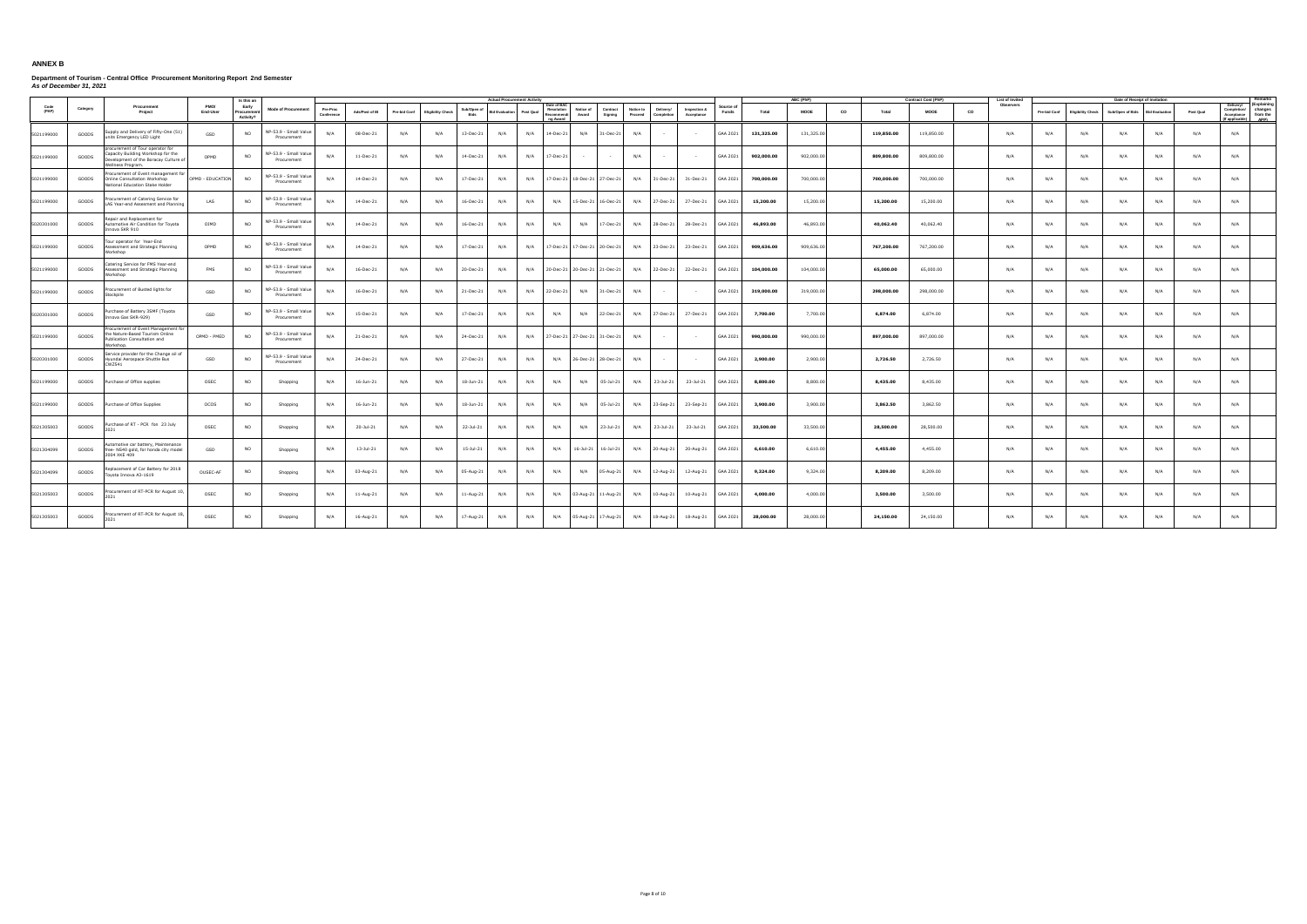|               |          |                                                                                                 |                  | Is this an                        |                            |                        |                |              |                          |                     | <b>Actual Procurement Activity</b> |           |                                                     |                                   |                     |                                                 |                            |                   |            | ABC (PhP)   |           |           | <b>Contract Cost (PhP)</b> |    | List of Invited |              |                          | Date of Receipt of Invitation |                       |           |                                                                                                |
|---------------|----------|-------------------------------------------------------------------------------------------------|------------------|-----------------------------------|----------------------------|------------------------|----------------|--------------|--------------------------|---------------------|------------------------------------|-----------|-----------------------------------------------------|-----------------------------------|---------------------|-------------------------------------------------|----------------------------|-------------------|------------|-------------|-----------|-----------|----------------------------|----|-----------------|--------------|--------------------------|-------------------------------|-----------------------|-----------|------------------------------------------------------------------------------------------------|
| Code<br>(PAP) | Category | Procurement<br>Project                                                                          | PMO/<br>End-User | Early<br>Procurement<br>Activity? | <b>Mode of Procurement</b> | Pre-Proc<br>Conference | Ads/Post of IB | Pre-bid Conf | <b>Eligibility Check</b> | Sub/Open of<br>Bids | <b>Bid Evaluation</b>              | Post Qual | Date of BAC<br>Resolution<br>Recommendi<br>no Award | Notice of<br>Award                | Contract<br>Signing | Notice to<br>Delivery/<br>Proceed<br>Completion | Inspection &<br>Acceptance | Source o<br>Funds | Total      | <b>MOOE</b> | <b>CO</b> | Total     | <b>MOOE</b>                | CO | Observers       | Pre-bid Conf | <b>Eligibility Check</b> | Sub/Open of Bids              | <b>Bid Evaluation</b> | Post Qual | (Explaining<br>Delivery/<br>Completion/ changes<br>Acceptance from the<br>(If applicable) APP) |
| 5021199000    | GOODS    | rocurement of Car Battery for Toyota<br>nova A2K885                                             | LAS              | <b>NO</b>                         | Shopping                   | N/A                    | 17-Aug-21      | N/A          | N/A                      | 19-Aug-21           | N/A                                | N/A       | N/A                                                 | N/A                               | 20-Aug-21           | N/A<br>03-Sep-21                                | 03-Sep-21                  | GAA 2021          | 9,970.00   | 9,970.00    |           | 8,209.00  | 8,209.00                   |    | N/A             | N/A          | N/A                      | N/A                           | N/A                   | N/A       | N/A                                                                                            |
| 5021199000    | GOODS    | rocurement of PPEs for use of DOT<br>GSD personnel                                              | GSD              | <b>NO</b>                         | Shopping                   | N/A                    | N/A            | N/A          | N/A                      | 06-Sep-21           | N/A                                |           |                                                     | N/A 10-Sep-21 15-Sep-21 30-Sep-21 |                     | N/A<br>27-Oct-21                                | 27-Oct-21                  | GAA 2021          | 147,719.00 | 147,719.00  |           | 96,836.00 | 96,836.00                  |    | N/A             | N/A          | N/A                      | N/A                           | N/A                   | N/A       | N/A                                                                                            |
| 5021199000    | GOODS    | rocurement oF Brake shoe for Toyota<br>ortuner NSO-219 assigned to OSEC                         | OSEC             | <b>NO</b>                         | Shopping                   | N/A                    | 23-Aug-21      | N/A          | N/A                      | 26-Aug-21           | N/A                                | N/A       | N/A                                                 | 23-Aug-21 27-Aug-21               |                     | N/A<br>08-Sep-21                                | 08-Sep-21                  | GAA 2021          | 4,511.00   | 4,511.00    |           | 2,800.00  | 2,800.00                   |    | N/A             | N/A          | N/A                      | N/A                           | N/A                   | N/A       | N/A                                                                                            |
| 5021199000    | GOODS    | urchase of Car Battery for Toyote<br>10va 2018 for A3 - B197                                    | OIMD             | <b>NO</b>                         | Shopping                   | N/A                    | 01-Sep-21      | N/A          | N/A                      | 03-Sep-21           | N/A                                | N/A       | N/A                                                 | 06-Sep-21 06-Sep-21               |                     | N/A<br>15-Sep-21                                | 15-Sep-21                  | GAA 2021          | 9,324.00   | 9,324.00    |           | 8,209.00  | 8,209.00                   |    | N/A             | N/A          | N/A                      | N/A                           | N/A                   | N/A       | N/A                                                                                            |
| 5021199000    | GOODS    | Purchase of Automive Battery for<br>yundai Aerospace Shuttle Bus                                | GSD              | <b>NO</b>                         | Shopping                   | N/A                    | 10-Sep-21      | N/A          | N/A                      | 13-Sep-21           | N/A                                | N/A       | N/A                                                 | 09-Sep-21 14-Sep-21               |                     | N/A<br>23-Sep-21                                | 23-Sep-21                  | GAA 2021          | 26,036.00  | 26,036.00   |           | 24,796.00 | 24,796.00                  |    | N/A             | N/A          | N/A                      | N/A                           | N/A                   | N/A       | N/A                                                                                            |
| 5021199000    | GOODS    | rocurement of Automotive Battery and<br>Fires for DOT Motorpool SKR-792                         | GSD              | <b>NO</b>                         | Shopping                   | N/A                    | 07-Oct-21      | N/A          | N/A                      | 08-Oct-21           | N/A                                | N/A       | N/A                                                 | N/A                               | 11-Oct-21           | 20-Oct-21<br>N/A                                | 20-Oct-21                  | GAA 2021          | 37,089.00  | 37,089.00   |           | 28,884.00 | 28,884.00                  |    | N/A             | N/A          | N/A                      | N/A                           | N/A                   | N/A       | N/A                                                                                            |
| 5021199000    | GOODS    | Purchase of Three (3) Units of 2TB<br>ard drive                                                 | OTDPRIM          | <b>NO</b>                         | Shopping                   | N/A                    | 04-Oct-21      | N/A          | N/A                      | 06-Oct-21           | N/A                                | N/A       | N/A                                                 | 04-Oct-21 07-Oct-21               |                     | N/A<br>13-Oct-21                                | 13-Oct-21                  | GAA 2021          | 15,000.00  | 15,000.00   |           | 14,400.00 | 14,400.00                  |    | N/A             | N/A          | N/A                      | N/A                           | N/A                   | N/A       | N/A                                                                                            |
| 5021199000    | GOODS    | urchase of Ethyl Alcohol for Alcohol<br>ispenser for DOT - Central Office                       | GSD              | <b>NO</b>                         | Shopping                   | N/A                    | 12-Oct-21      | N/A          | N/A                      | 15-Oct-21           | N/A                                | N/A       |                                                     | 18-Oct-21 20-Oct-21 28-Oct-21     |                     | N/A<br>05-Nov-21                                | 05-Nov-21                  | GAA 2021          | 120,484.00 | 120,484.00  |           | 91,000.00 | 91,000.00                  |    | N/A             | N/A          | N/A                      | N/A                           | N/A                   | N/A       | N/A                                                                                            |
| 5021199000    | GOODS    | Purchase of Four (4) Units 2TB<br>Externel Hardrive - Lot 1                                     | SDD              | <b>NO</b>                         | Shopping                   | N/A                    | 20-Oct-21      | N/A          | N/A                      | 25-Oct-21           | N/A                                | N/A       |                                                     | 25-Oct-21 28-Oct-21 05-Nov-21     |                     | N/A<br>22-Nov-21                                | 22-Nov-21                  | GAA 2021          | 19,359.88  | 19,359.88   |           | 19,000.00 | 19,000.00                  |    | N/A             | N/A          | N/A                      | N/A                           | N/A                   | N/A       | N/A                                                                                            |
| 5021199000    | GOODS    | Purcchase of Five(5) Pieces Stapler<br>Int 2                                                    | SDD              | <b>NO</b>                         | Shopping                   | N/A                    | 20-Oct-21      | N/A          | N/A                      | 25-Oct-21           | N/A                                | N/A       |                                                     | 25-Oct-21 28-Oct-21 05-Nov-21     |                     | N/A<br>22-Nov-21                                | 22-Nov-21                  | GAA 2021          | 8,240.00   | 8,240.00    |           | 3,200.00  | 3,200.00                   |    | N/A             | N/A          | N/A                      | N/A                           | N/A                   | N/A       | N/A                                                                                            |
| 5021199000    | GOODS    | Purchase of One (1) Unit of Projector<br>$f$ to I                                               | SDD              | <b>NO</b>                         | Shopping                   | N/A                    | 20-Oct-21      | N/A          | N/A                      | 25-Oct-21           | N/A                                | N/A       |                                                     | 25-Oct-21 28-Oct-21 05-Nov-21     |                     | N/A<br>22-Nov-21                                | 22-Nov-21                  | GAA 2021          | 14,800.00  | 14,800.00   |           | 9,500.00  | 9,500.00                   |    | N/A             | N/A          | N/A                      | N/A                           | N/A                   | N/A       | N/A                                                                                            |
| 5021199000    | GOODS    | ocurement of Personal protective<br>quipment for use of SDD Personnel<br>Surgical Mask) - Lot 5 | SDD              | <b>NO</b>                         | Shopping                   | N/A                    | 20-Oct-21      | N/A          | N/A                      | 25-Oct-21           | N/A                                | N/A       |                                                     | 25-Oct-21 28-Oct-21 05-Nov-21     |                     | N/A<br>22-Nov-21                                | 22-Nov-21                  | GAA 2021          | 67,392.00  | 67,392.00   |           | 13,344.00 | 13,344.00                  |    | N/A             | N/A          | N/A                      | N/A                           | N/A                   | N/A       | N/A                                                                                            |
| 5021199000    | GOODS    | Procurement of Personal protective<br>Equipment for use of SDD Personnel<br>(KN95 Mask) - Lot 6 | SDD              | <b>NO</b>                         | Shopping                   | N/A                    | 20-Oct-21      | N/A          | N/A                      | 25-Oct-21           | N/A                                | N/A       |                                                     | 25-Oct-21 28-Oct-21 05-Nov-21     |                     | N/A<br>22-Nov-21                                | 22-Nov-21                  | GAA 2021          | 832.00     | 832         |           | 832.00    | 832                        |    | N/A             | N/A          | N/A                      | N/A                           | N/A                   | N/A       | N/A                                                                                            |
| 5021199000    | GOODS    | Purchase of Acrylic Feedback drop box                                                           | GSD              | <b>NO</b>                         | Shopping                   | N/A                    | 21-Oct-21      | N/A          | N/A                      | 26-Oct-21           | N/A                                | N/A       | N/A                                                 | N/A                               | 27-Oct-21           | N/A<br>05-Nov-21                                | 05-Nov-21                  | GAA 2021          | 22,050.00  | 22.050.00   |           | 13,200.00 | 13,200.00                  |    | N/A             | N/A          | N/A                      | N/A                           | N/A                   | N/A       | N/A                                                                                            |
| 5021199000    | GOODS    | ocurement of Automotive Battery for<br>DOT Toyota Vehicle Toyota Innova SLG-                    | GSD              | <b>NO</b>                         | Shopping                   | N/A                    | 29-Oct-21      | N/A          | N/A                      | 04-Nov-21           | N/A                                | N/A       | N/A                                                 | N/A                               | 05-Nov-21           | N/A<br>16-Nov-21                                | 16-Nov-21                  | GAA 2021          | 6,473.00   | 6,473.00    |           | 6,023.00  | 6,023.00                   |    | N/A             | N/A          | N/A                      | N/A                           | N/A                   | N/A       | N/A                                                                                            |
| 5021199000    | GOODS    | Purchase of Sando Bag and Trash Bag<br>2nd posting                                              | OTDPRIM          | <b>NO</b>                         | Shopping                   | N/A                    | 04-Nov-21      | N/A          | N/A                      | 08-Nov-21           | N/A                                | N/A       | N/A                                                 | N/A                               | $10-Nov-21$         | N/A<br>17-Nov-21                                | 17-Nov-21                  | GAA 2021          | 15,900.00  | 15,900.00   |           | 7,937.50  | 7,937.50                   |    | N/A             | N/A          | N/A                      | N/A                           | N/A                   | N/A       | N/A                                                                                            |
| 5021199000    | GOODS    | Replacement of defective Fan Belt of<br>2009 Toyota Innova Motor Vehicle SKR                    | ASPM-OD          | <b>NO</b>                         | Shopping                   | N/A                    | 12-Nov-21      | N/A          | N/A                      | 15-Nov-21           | N/A                                | N/A       | N/A                                                 | 16-Nov-21 16-Nov-21 N/A           |                     | 25-Nov-21                                       | 25-Nov-21                  | GAA 2021          | 4,400.00   | 4,400.00    |           | 2,000.00  | 2,000.00                   |    | N/A             | N/A          | N/A                      | N/A                           | N/A                   | N/A       | N/A                                                                                            |
| 5021199000    | GOODS    | rocurement of personalized note card<br>with envelope for DOT Secretary                         | OTDPRIM          | <b>NO</b>                         | Shopping                   | N/A                    | 18-Nov-21      | N/A          | N/A                      | 22-Nov-21           | N/A                                | N/A       | N/A                                                 | N/A                               | 23-Nov-21 N/A       | 02-Dec-21                                       | 02-Dec-21                  | GAA 2021          | 34,000.00  | 34,000.00   |           | 34,000.00 | 34,000.00                  |    | N/A             | N/A          | N/A                      | N/A                           | N/A                   | N/A       | N/A                                                                                            |